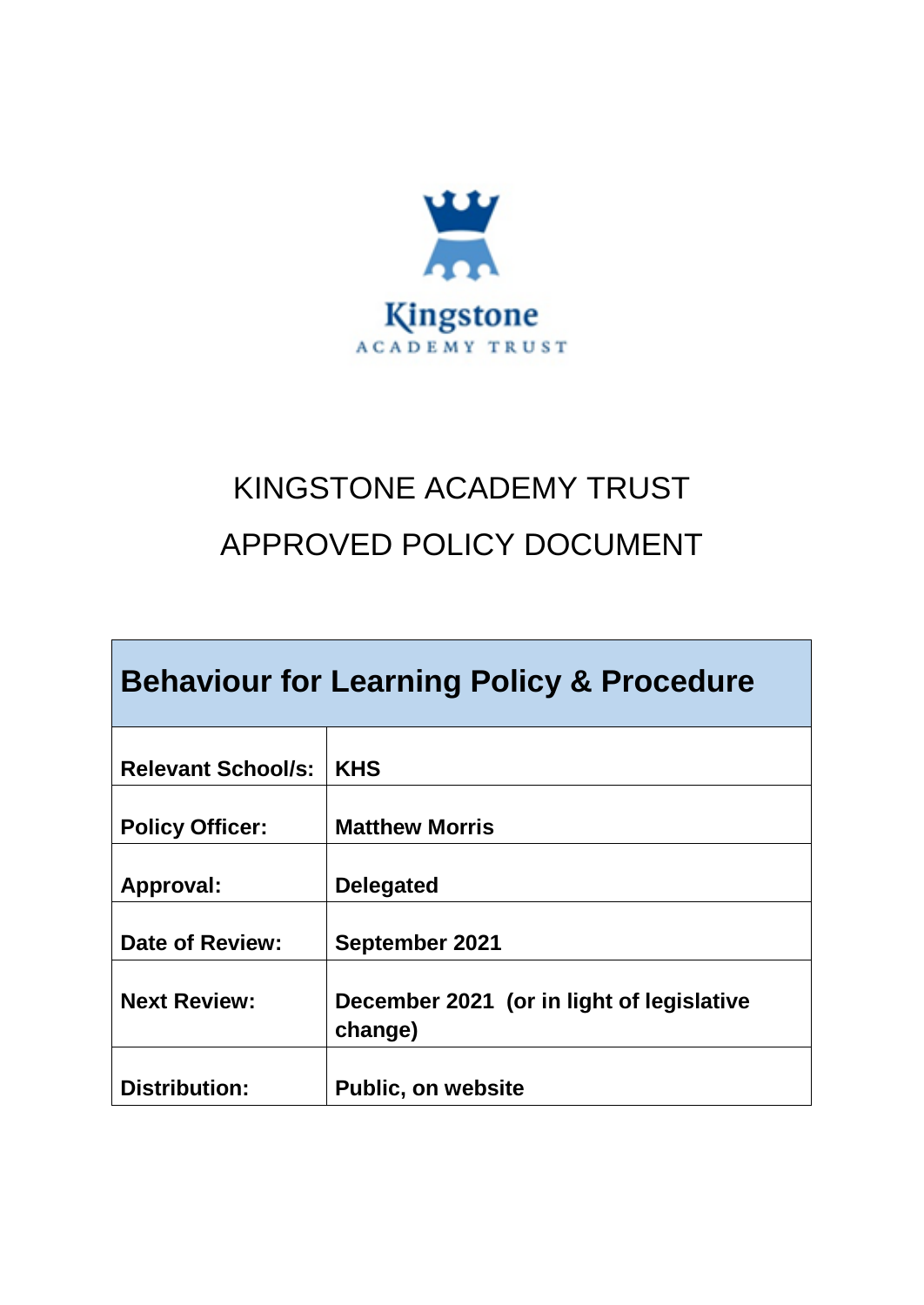

## Behaviour for Learning Policy & Procedure

*Kingstone Academy Trust will ensure that all our students learn successfully and support each other in a caring environment in which teachers are free to teach and students are free to learn. Good behaviour is the concern of everyone.*

### 1. Introduction and Context

This policy sets out a framework for the behaviour for learning of all in Kingstone High School and is a statement of good practice that contributes to the positive ethos at our school, in line with the school's mission statement "Achieving Success Together". The policy promotes high quality learning relationships for all and sets out appropriate ways of dealing with problems that may arise through clear systems and structures. We believe in rewarding those who work hard and behave respectfully as well as having consequences for those who choose to break the rules. We have a commitment to developing and building an inclusive school and an approach to learning that builds security through recognising strengths and celebrating success, leading to good classroom relationships. This ensures that the values of our school are based on equal opportunities for all. We have fair rules and we believe that every member of our learning community has a part to play in making sure that they are adhered to.

This is a working document that lays out the different parts of the policy. We are aware that its success depends on students, parents, and staff working together to achieve the behaviour we all want from all of our children.

The school uses Go4Schools Behaviour Management System (Go4Schools) to record incidents of unacceptable behaviour and as a method to reward positive behaviour through a points system.

At Kingstone High School we value the input of all members of our learning community. A working party of staff and students has been consulted in relation to our current behaviour systems.

### 2. Definition

All members of the school community are expected to make a positive commitment to promoting and modelling positive behaviour for Learning. Our aim is to ensure a peaceful, safe and happy school in which individuals can live, learn and develop their potential. To this end all staff will strive to show care and compassion towards each other, adults and students alike, as well as enforce the rules firmly and fairly.

Students are encouraged to respect themselves and others and expected to take responsibility for their own behaviour. The clear codes of acceptable behaviour should be adhered to by students. Staff and students should follow the agreed procedures if breaches of the rules occur.

The Behaviour Policy includes the power to use reasonable force.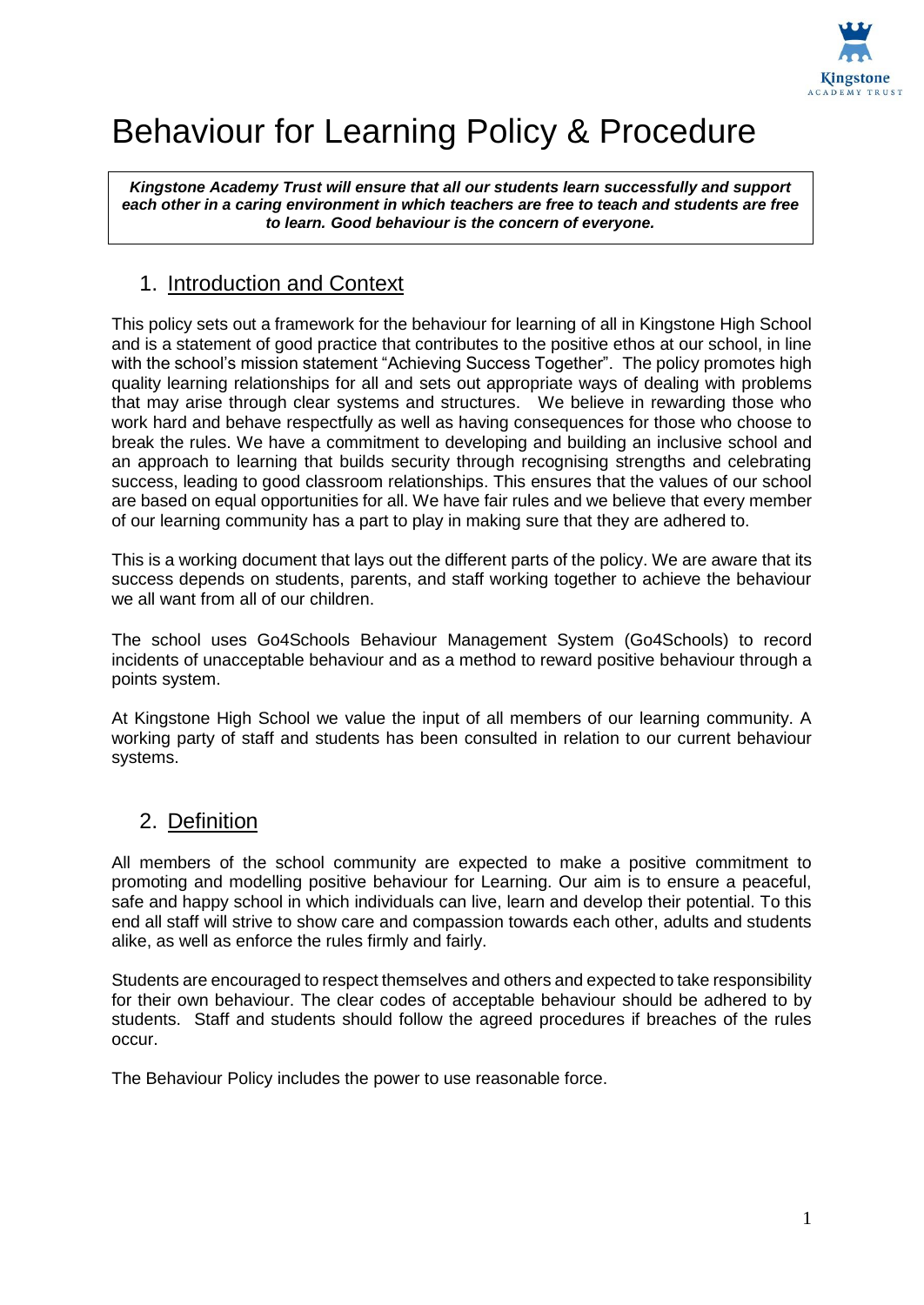

### 3. Aims and Expectations

A positive approach to discipline is a key feature of life at Kingstone High School. There should be a clear, shared understanding between staff, parents, trustees and students. The Home School Agreement is an essential part of this, and is agreed with parents, students and staff. Our Behaviour for Learning Policy is designed to guide us towards becoming the sort of community we wish to be, both within the school and within the wider community; and to promote good behaviour in a positive way, through good relationships between staff and students. A well-established policy will also be supportive to new members of staff and new students.

#### **3.1 Aims of the Policy**

- To foster mutual respect between all members of our learning community.
- To create a safe and supportive environment for teaching and learning.
- To establish and underline effective behaviour for students.
- To determine rewards for meeting / maintaining positive behaviour.
- To detail guidelines for action when expectations are not met.

#### **We believe that:**

- Every student can achieve success in different areas of study and by using different pathways
- Praise and rewards are needed in order to change behaviour as well as sanctions
- We should set high standards for staff and students.
- We celebrate success wherever it is achieved in the school
- Students should be encouraged and supported to stay in education or training until they are eighteen, using all the different pathways available
- Education should be an enriching experience for all, as well as a gateway to future successes

#### **As a school we value:**

- Working hard and self-discipline
- Wanting to achieve
- Learning of all kinds
- Co-operation
- Telling the truth and learning how to face up to the consequences of our actions
- Respecting the rights and property of others
- Courtesy and helpfulness
- Punctuality and reliability

#### **3.2 Our Expectations**

#### **A mutually supportive, caring and purposeful atmosphere helps us achieve our aims:**

- To nurture confidence and self-esteem, enabling each student to adapt to changes in society and to respond to the opportunities that change offers.
- To foster compassion and tolerance, celebrate diversity and develop a sense of care for the whole community and environment.
- To equip each student with the skills, knowledge and love of learning required to fulfil his or her true potential whilst at school and as a mature adult within our community.
- To create a disciplined and well-resourced learning environment in which achievement is celebrated and the individual accepts responsibility for his or her own personal development.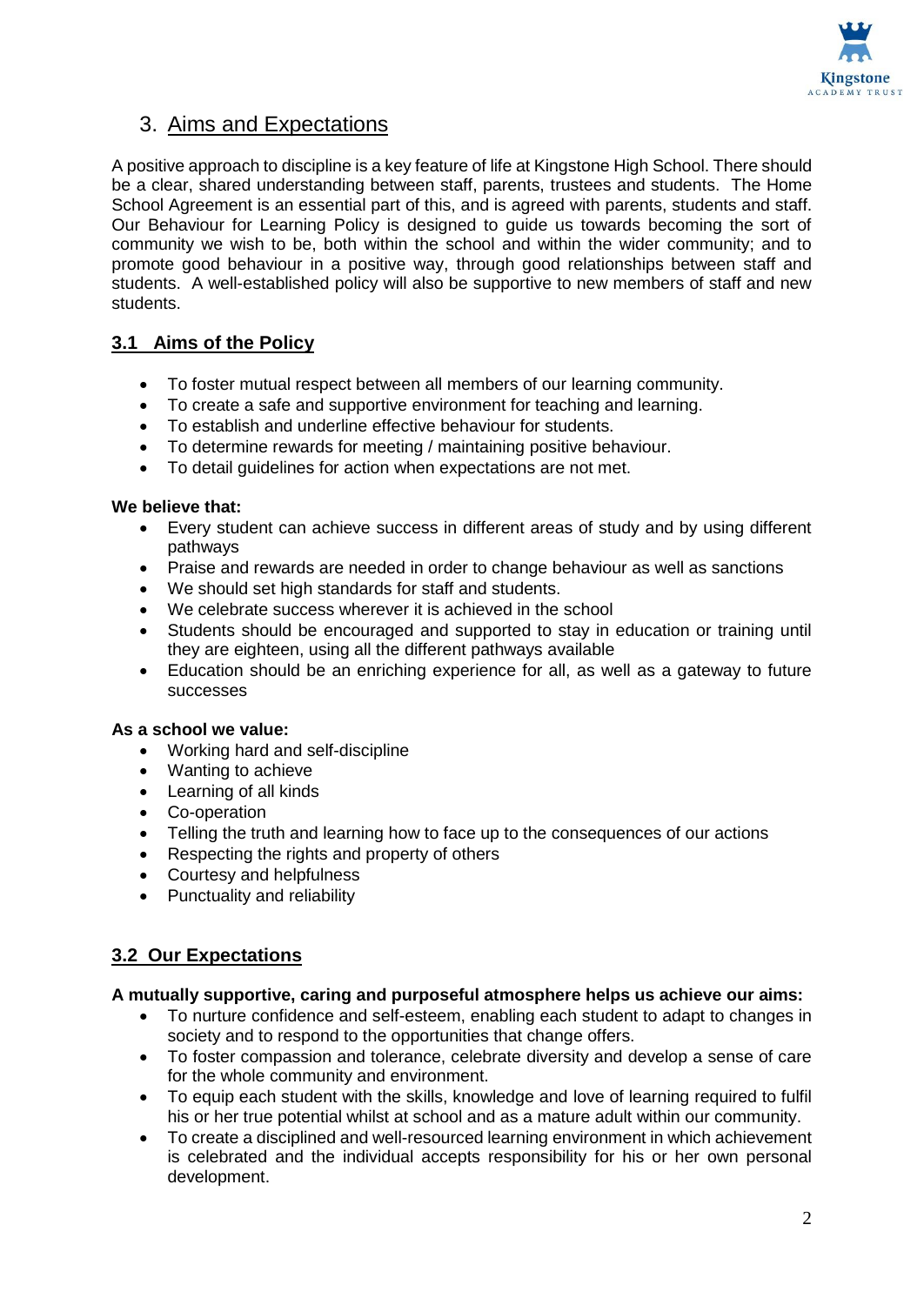

#### **The Behaviour for Learning Policy aims to:**

- To promote students' relationship between themselves, others and the curriculum.
- To reduce the impact of behaviour problems on the smooth running of the school by ensuring all are aware of the procedures for dealing with the problems.
- To promote an understanding of why students misbehave and therefore how they can be encouraged to amend their behaviour.
- To promote restorative approaches
- To encourage and enable all staff to develop appropriate strategies for dealing with poor behaviour.
- To promote consistency of positive behaviour within the school through regular rewarding of excellent behaviour, attainment or contribution to the whole community.

#### **4. Actions and Responsibilities**

**Good behaviour is the concern of everyone:** all staff have a responsibility to address breaches of discipline if they come to their attention at any time and in any place.

#### **4.1 All Staff**

- All Staff are to make themselves familiar with the Behaviour for Learning Policy.
- All staff are to make themselves aware of the whole school Behaviour system.
- New staff to the school should seek guidance and clarification from their Line Manager.
- The Behaviour system must be explained to all new students joining school (as a group in September and individually where students join mid- year)

#### **4.2 Department Teams**

- Department Teams have a responsibility for their part of the school site. They should supervise the movement of students into, out of and through their area allowing students to travel quickly and safely whilst conforming to expectations.
- Staff should meet and greet students having a physical presence in doorways to challenge poor behaviour where seen.

#### **4.3 Subject Teachers**

 Subject Teachers are to generate a positive working atmosphere in their lessons conducive to learning using Department /Pastoral support and the school Behaviour System to address poor behaviour in instances where other strategies prove unsuccessful.

#### **4.4 Heads of Department**

- Heads of Department are the first points of contact for the staff within their Department area.
- Having established departmental procedures they will deal as appropriate with issues that arise, and/or liaise with the relevant Head of Year to establish a broader picture.

#### **4.5 Form Tutors**

Form Tutors will monitor the personal development of each student in their care addressing issues as they arise. Problems of a general/personal nature will be referred to the Form Tutor who should:

- investigate the cause of poor behaviour
- have an overview of the situation
- liaise with parents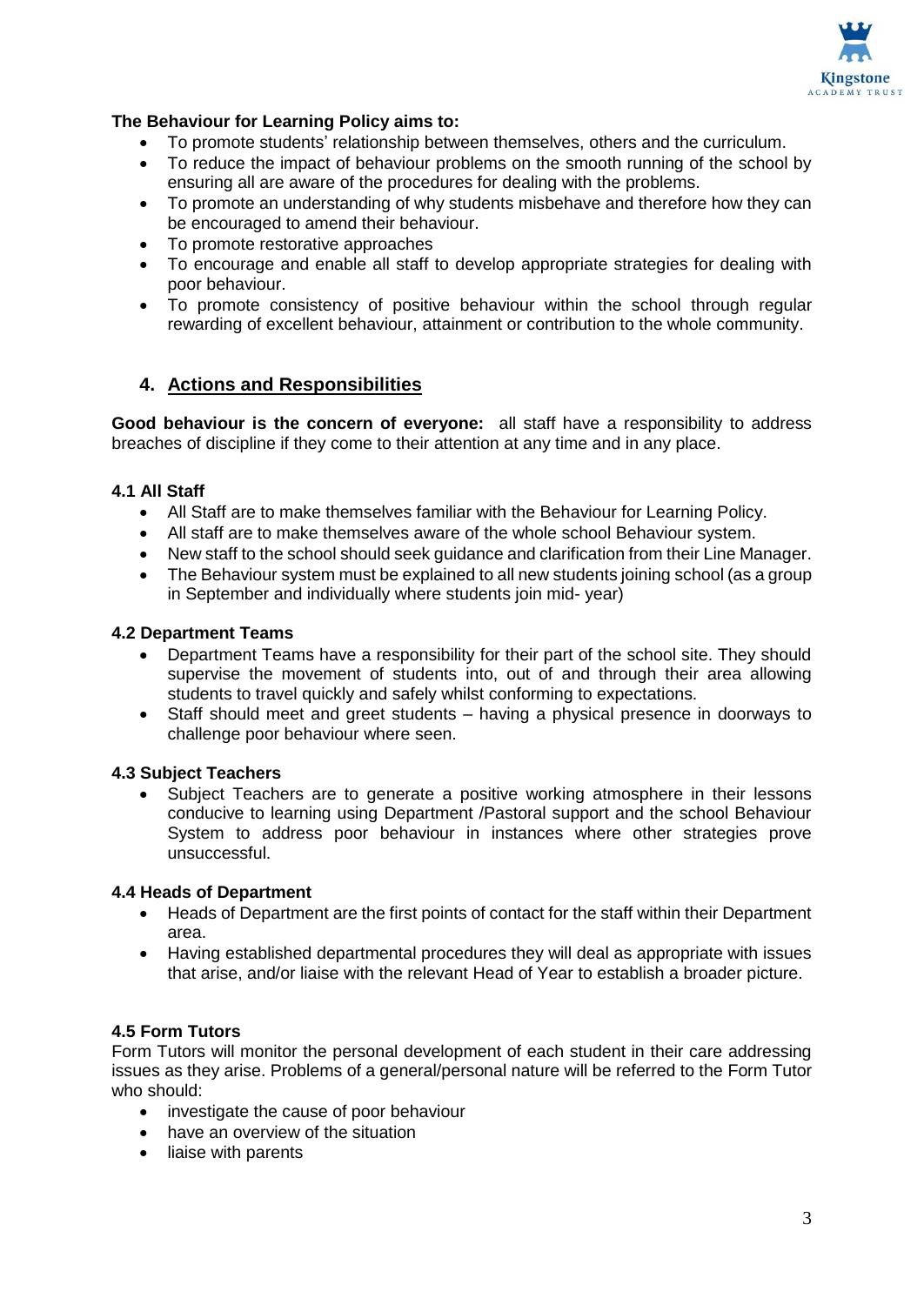

#### **4.6 Heads of Year**

Heads of Year (HOY) will monitor the "big picture" using information from form tutors, subject teachers and Heads of Department, as well as the data and information available on Go4Schools. Heads of Year are responsible for the full academic, behaviour and attendance monitoring of students within their year group. They will look to identify any possible barriers to success and devise plans to support their students. Heads of year will:

- Communicate with students and ensure that they know what is going on
- Further investigate the cause of any concern (either behaviour or achievement)
- Consult with and feedback to form tutors, class teachers and any relevant member of staff
- Monitor the behaviour of students (positive and negative)
- Liaise with outside agencies
- Liaise with parents

#### **4.7 Senior Leadership Team**

The Senior Leadership Team will:

- initiate and monitor PSPs
- deal with extreme cases
- liaise with parents
- act as the lead for all staff in the expectation of good behaviour choices
- support all staff in dealing with poor behaviour choices

#### **Please refer to the Use of Reasonable Force Policy (Staff)**

#### **5. Monitoring and Review**

Updated figures on the monitoring of behaviour are to be presented at Trustees' meetings, and explained in appropriate detail by a member of the Senior Leadership Team.

This policy should be reviewed every two years by the Trustees. The Behaviour working party will meet when necessary to review behaviour data and suggest/action any changes needed to the operational running of the behaviour systems in school.

#### **6. Notes to the Policy**

#### **Appendix 1 Anti Bullying Policy**

*Date established by the governing body: September 2012 Updated: September 2014 Reviewed and Updated: January 2017 Updated: September 2018 Updated: December 2019 Reviewed and Updated September 2020 Reviewed and Updated September 2021*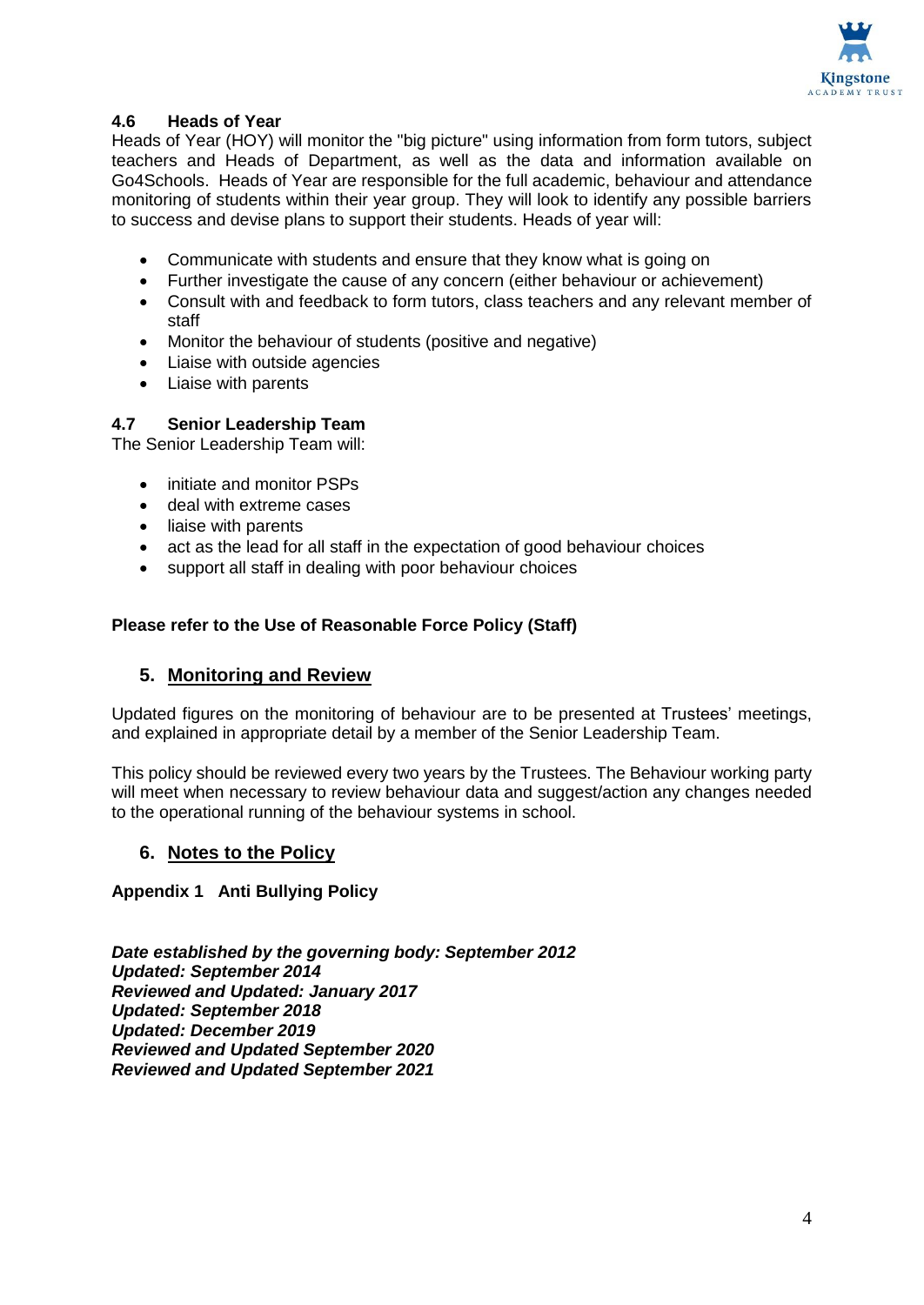

## 1.Our Expectations for Students

We understand that our students will experience the usual difficulties and problems associated with adolescence. However, by the time our students leave school, we expect that they will demonstrate maturity, social and self-awareness, as well as being considerate of others in local and wider communities. We expect our students to be seen both in school and in the wider community as mature young people, aware of their personal responsibilities.

#### **The Classroom**

#### **In the classroom we expect that Students will:**

- Arrive on time properly equipped
- Not eat or drink in class, with the exception of water bottles
- Make it easy for everyone to learn
- Listen and consider the views of others
- Work cooperatively with teachers and other students
- Work to the best of their abilities
- Take responsibility for their own work and behaviour
- Follow reasonable instructions

#### **Following the school code of conduct, all students are expected to:**

- Respect themselves and each other.
- Work in a positive way in lessons
- Be organised and work either silently or actively for the benefit of themselves and others
- Behave in a safe and sensible manner
- Be on time for school and for lessons
- Respect and care for the property of others and for the school environment
- Wear school uniform correctly

#### **Start of lessons**

- Arrive at lessons on time
- Be in full school uniform and have relevant equipment/kit
- Begin the lesson in an orderly manner
- Settle down to starter promptly

#### **During Lessons**

- Follow teacher instructions
- Complete activities that are set
- Behave positively towards others
- Work silently when required to
- Actively engage in the work set
- Record all homework

#### **End of Lessons**

- Ensure the classroom is tidy -no litter or clutter.
- Stand behind chairs and wait to be dismissed.
- Leave the lesson in an orderly manner.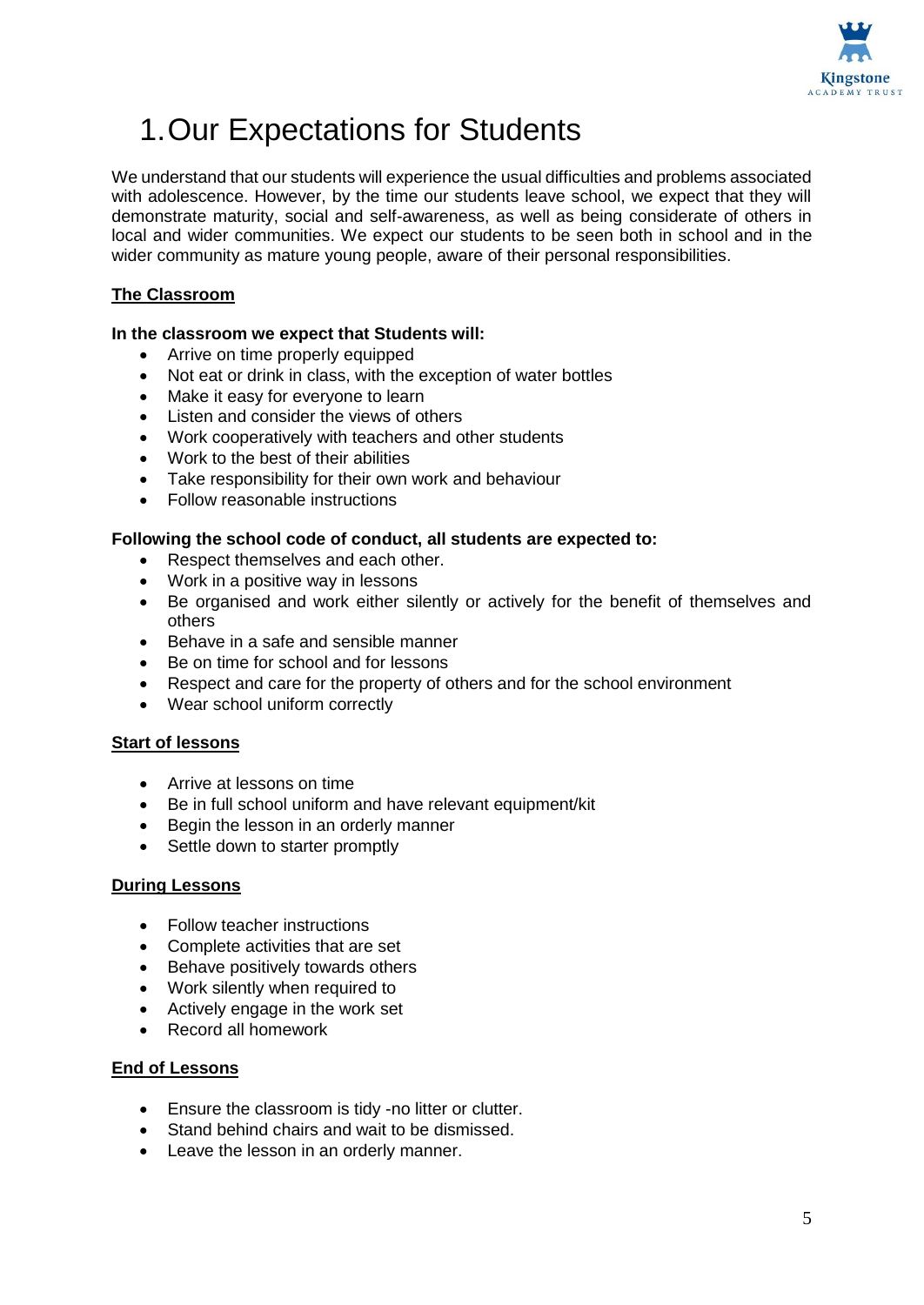

## 2.Our Expectations for Staff

#### **We expect that staff will:**

- Create a secure learning environment where students can learn free from emotional or physical threat
- Set clear and reasonable limits
- Encourage students to trust staff by treating pupils fairly and with respect
- Have high expectations and give informal feedback about effort, progress, achievement and behaviour
- Set work appropriate to the students' current attainment
- Discuss behaviour with students and how to move on and re-engage with learning
- When incidents occur in the classroom encourage students to be honest and find ways of 'putting it right'
- Encourage students to discuss their concerns with staff
- Record rewards and sanctions on Go4Schools

#### **Start of lessons**

- Ensure students are in full uniform before they enter the lessons
- Ensure that there is an orderly start to the lesson work to be available upon entry.
- When possible, ensure learning objectives are on the board before students arrive
- Greet students appropriately at the door and oversee the corridor directly near to their door
- Expect students to enter immediately and go straight to their workplace as stated on the seating plan.
- Aim to have the class at work within a few minutes

#### **During Lessons**

- Ensure that lessons are differentiated and delivered in an appropriate way
- Reinforce positive behaviour management strategies (explained below)
- Follow up any challenging behaviour according to the school policy
- Actively reinforce the rewards policy
- Give verbal praise and encouragement as often as possible try to say something positive to everyone.
- Be mobile around the classroom, position themselves so that every student can be seen
- Implement silent work when conducive to learning
- Ensure students have recorded homework
- End the lesson in an orderly manner

#### **End of Lessons**

- Ensure clearing up is achieved by all accept no litter or clutter
- Students to stand behind their chairs to wait to be dismissed individually
- Dismiss students in an orderly fashion
- Oversee the corridor directly near to their door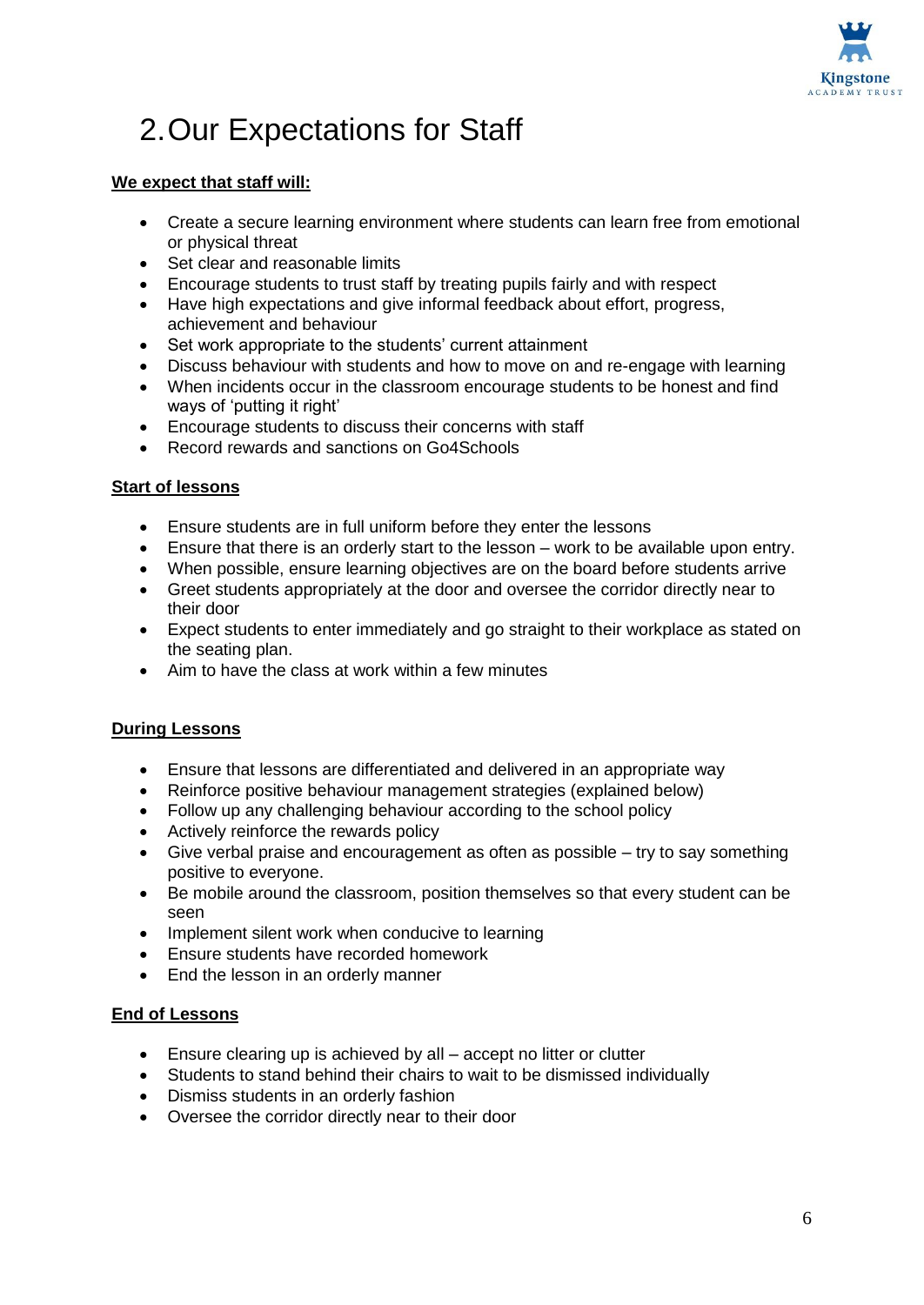

### 3.Our Expectations: outside of the classroom

It is the responsibility of all staff to deal with behaviour incidences that do not conform to the code of conduct, wherever they occur around the school.

Students who behave inappropriately should be made aware of the fact that the member of staff is dissatisfied with them. The member of staff should encourage the student to correct his/her behaviour. Sanctions for students not willing to accept responsibility could be any of the following:

- 1. Question Are you refusing to follow my instructions?'
- 2. Question 'Are you aware that you are not following the school's code of conduct?'
- 3. A private conversation with the student
- 4. The relevant consequence following the Behaviour System Levels.
- 5. Phone call home

#### **Corridor Rules**

In order to enable safe movement and good behaviour in the corridor it is stressed that all staff have a responsibility to remind students of appropriate behaviour in corridors and to walk on the right-hand side of the corridor. This means:

- All staff to challenge, calmly and assertively, students who are breaking the rules, referring directly to the rules i.e. walking on the right side of the corridor.
- In confronting poor behaviour, aim to avoid conflict with students and if necessary seek support.
- All staff who observe poor corridor behaviour should record an Out of Class Sanction on Go4Schools.
- All staff should be at the door of their classroom on time (before the bell) at the start of the lesson to supervise entry and exit to and from the corridor.

#### **Other areas in school**

All staff to challenge, calmly and assertively, students who are breaking the rules. Staff should refer directly to the rules when challenging unacceptable behaviour. All staff who observe poor behaviour outside of lessons and the corridors should log the issue on Go4Schools and inform duty team leader/form tutor or head of year.

#### **Areas outside of school**

Individual student's behaviour in school will be a factor taken into consideration when trips are being planned. Students not meeting expectations, will be given an opportunity to achieve set targets (within a time frame) to show they have achieved positive behaviours to allow them to access the trip.

Student behaviour outside school on school business (e.g. school trips, away school sports fixtures, college placements or work experience placements) is subject to the school's Behaviour for Learning Policy and Code of Conduct. Poor behaviour in these circumstances should be dealt with as if it had taken place in school.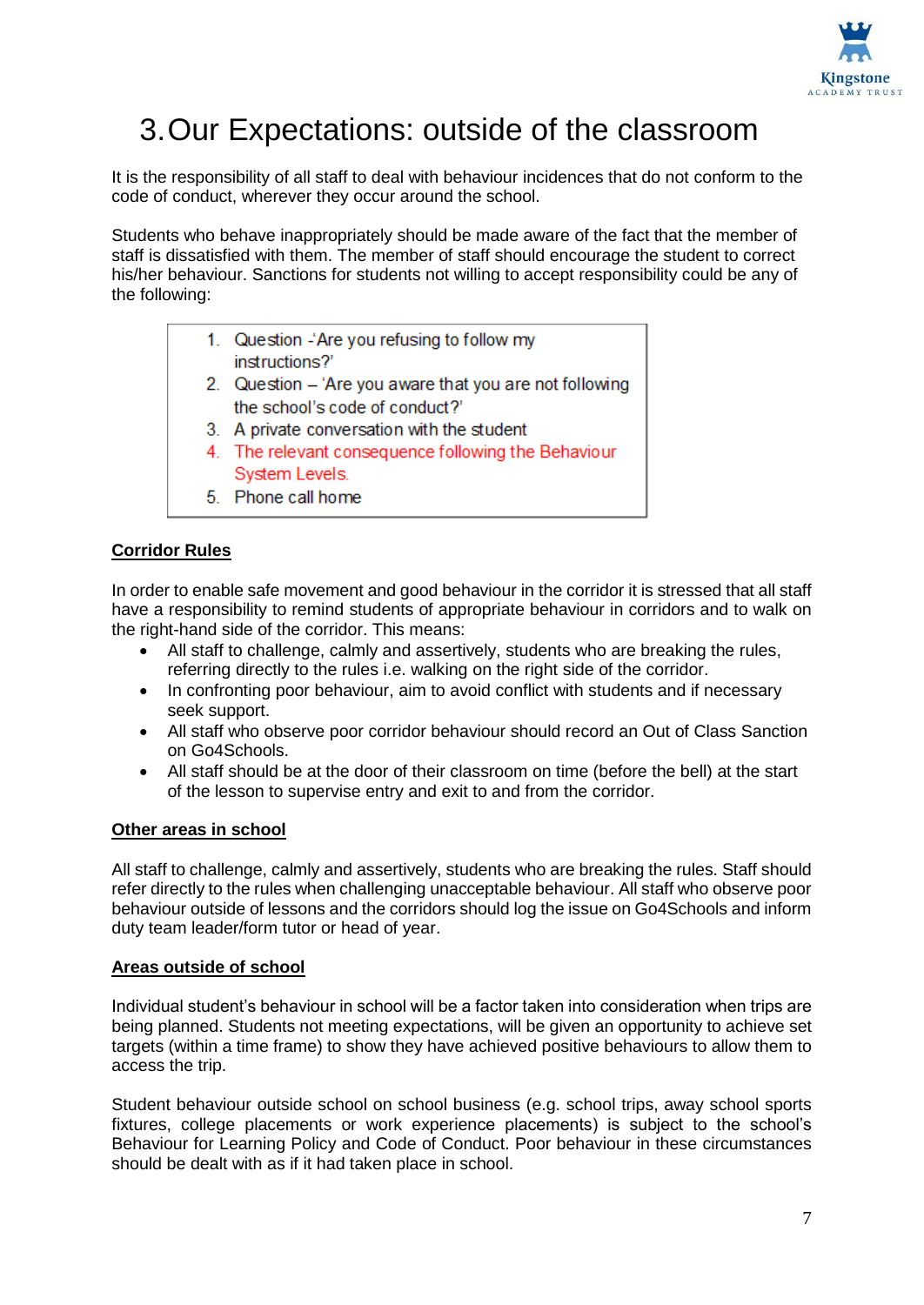

## 4.Anti-Bullying

#### **The Principles**

Kingstone Academy aims to provide a safe and caring environment in which each student feels secure. We see it as the responsibility of us all, the Governors, the Headteacher, The Staff, Students and Parents to ensure that the School has an ethos that encourages every student to achieve their maximum potential, both academically and socially.

There should be an atmosphere of mutual respect, co-operation and consideration for others, particularly within the School Community, but also in our dealings outside of school. Any behaviour that is threatening, that makes an individual feel uncomfortable, unhappy, intimidated or persecuted in or on the way to and from school, will not be accepted. Students who are found to be involved in bullying will be dealt with through the School's Sanctions Policy and where necessary exclusion will be considered.

#### **What is Bullying?**

- At Kingstone we consider that bullying is the deliberate act to emotionally and/or physically harm another student. Quite often this act is repeated over a period of time and victims find it difficult to defend themselves. Bullying can take many forms including:
- Physical hitting, kicking, taking belongings
- Verbal name calling, insulting, making offensive remarks
- Indirect spreading nasty stories about someone, exclusion from social groups, being made the subject of malicious rumours, sending malicious e-mails or text messages on mobile phones
- Intimidation mental or physical, even if not directly involved i.e. being a member of a group of students known to intimidate other students.
- The Kingstone community will discuss the issues surrounding bullying as part of the curriculum. This will help to raise the awareness about bullying and the anti-bullying policy. It will work towards increasing the understanding for victims and help in the building of an anti-bullying ethos. The curriculum will teach students how to manage their relationships with others constructively.

#### **See Appendix 1 Anti – Bullying Policy**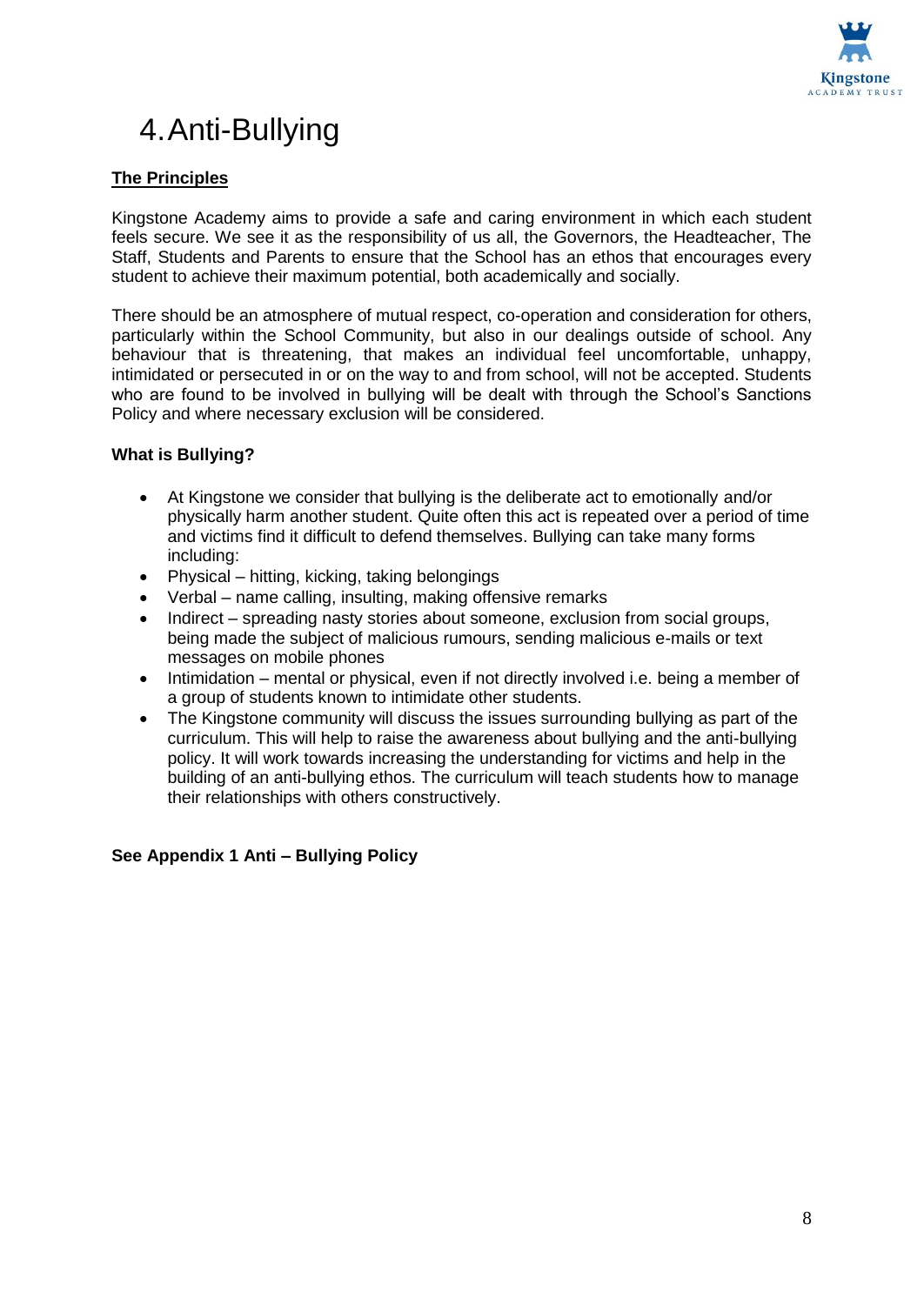

### 5.Positive Behaviour Management Strategies

All members of staff should employ strategies to avoid / defuse confrontation so that an exacerbation of the situation may be avoided. The manner in which staff speak to students can often determine the response they receive.

If confrontation develops between a member of staff and a student, then the following strategies could be employed in an attempt to defuse the situation:

- Keep voice calm and lower the volume to lower normal level
- Speak to the student without an audience
- Keep calm and avoid shouting
- Do not invade student's "personal space"
- Avoid touching the student never try to remove a student physically from a room or attempt to block a student's exit, unless there is a significant risk to staff/student safety
- Never insult, abuse or humiliate a student verbally
- Be prepared to postpone the dialogue until the student has calmed down

We must aim to develop positive working relationships with our students and every member of staff must balance any disciplinary sanctions with positive reinforcement, rewards and recognition of students' efforts and successes.

- As a starting point, when a student is challenged in a calm assertive manner every member of staff is expected to cover some of the points below:
- Check that the student understands what he/she is in trouble for by discussing what has happened to them
- Establish that she/he knows the behaviour was unacceptable
- Explore the effect that the behaviour has on others
- Discuss with the student the nature of the behaviour they are exhibiting
- Exercise strategies for avoiding the same situation in the future
- Encourage student to think of or offer some alternative strategies in order to avoid a repetition of the unacceptable behaviour.

**All staff should be consistent in following up and recording incidents of unacceptable behaviour on Go4Schools.**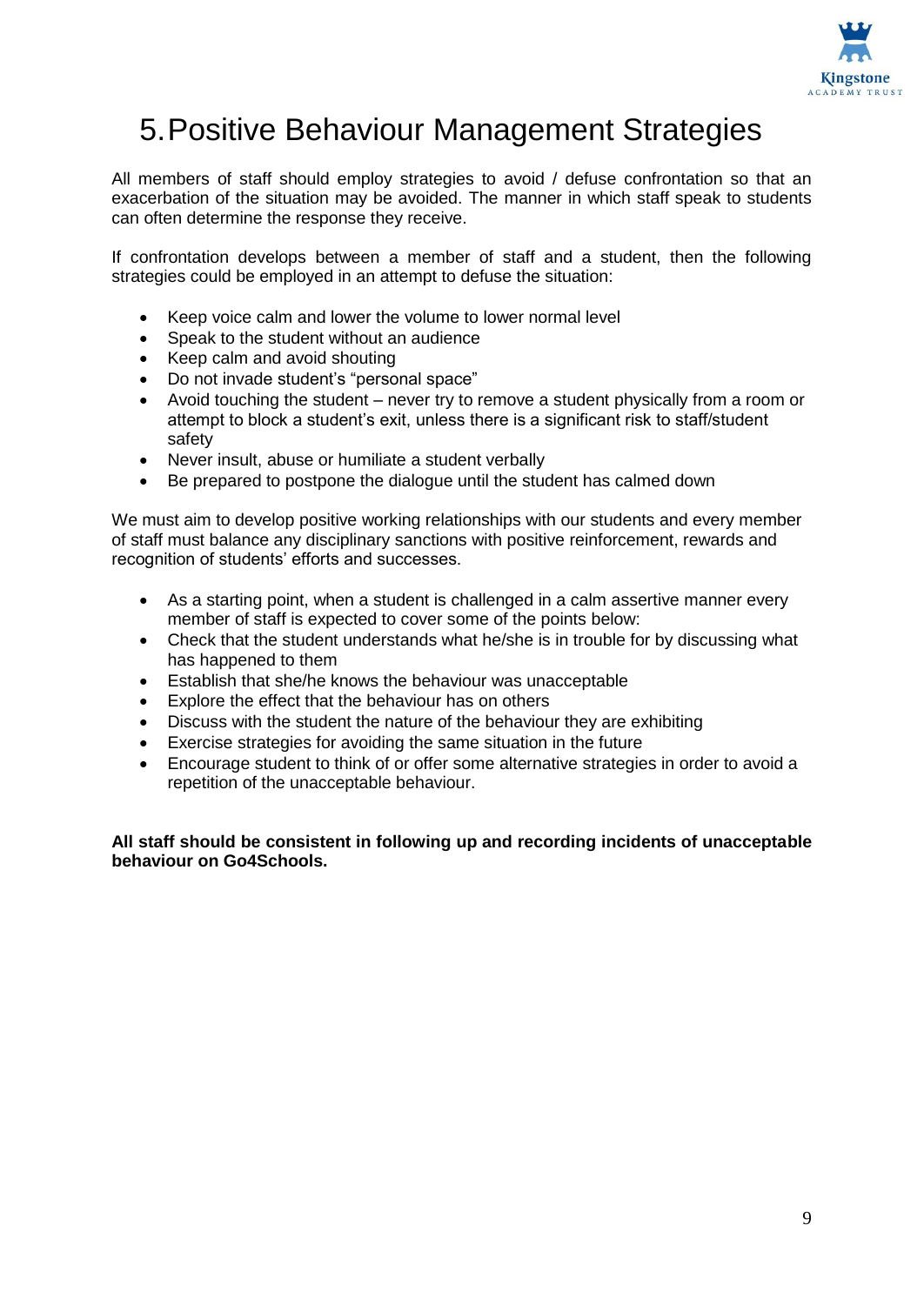

## 6.Consequences for Disruption to Learning

When a student breaks the rules teachers will be working with this escalating warning system

| <b>Initial Teacher Strategy</b>                                                                                                                                                                                                                                                     |  |  |
|-------------------------------------------------------------------------------------------------------------------------------------------------------------------------------------------------------------------------------------------------------------------------------------|--|--|
| Positive reinforcement language used to advise students of the<br>inappropriate behaviour and the possible next step.                                                                                                                                                               |  |  |
| <b>Behaviour strategy</b>                                                                                                                                                                                                                                                           |  |  |
| Verbal warning given to students, explaining that a consequence will be<br>actioned for a repeated offence. Record on G4S, but no behaviour points<br>allocated.                                                                                                                    |  |  |
| <b>Level 1</b>                                                                                                                                                                                                                                                                      |  |  |
| Detention up to 15 minutes issued, to be set for either break time or<br>lunchtime, with clear direction given that this will be escalated to an after<br>school detention                                                                                                          |  |  |
| <b>Level 2</b>                                                                                                                                                                                                                                                                      |  |  |
| After school detention issued, Teacher to call parent to inform of detention<br>and initiate letter home and inform office. Head of department escalation and<br>on-call used if necessary.                                                                                         |  |  |
| <b>Level 3</b>                                                                                                                                                                                                                                                                      |  |  |
| Student to be taken by On call* (period of time in isolation to be completed<br>for reflection) with clear direction given that this will be escalated to<br>additional time in the ARK if rules are not adhered to. Restorative questions<br>to be used to support the reflection. |  |  |
| <b>Level 4</b>                                                                                                                                                                                                                                                                      |  |  |
| Student to have additional time in the ARK, with clear direction given that<br>this will be escalated to a fixed term exclusion. Support from Pastoral Team<br>in order to identify barriers for students.                                                                          |  |  |
| <b>Level 5</b>                                                                                                                                                                                                                                                                      |  |  |
| <b>Fixed Term exclusion for persistent disruptive behaviour</b>                                                                                                                                                                                                                     |  |  |
|                                                                                                                                                                                                                                                                                     |  |  |

**\*On Call will collect student from the teacher of Head of Faculty and book the student into the ARK (see appendix for protocol)**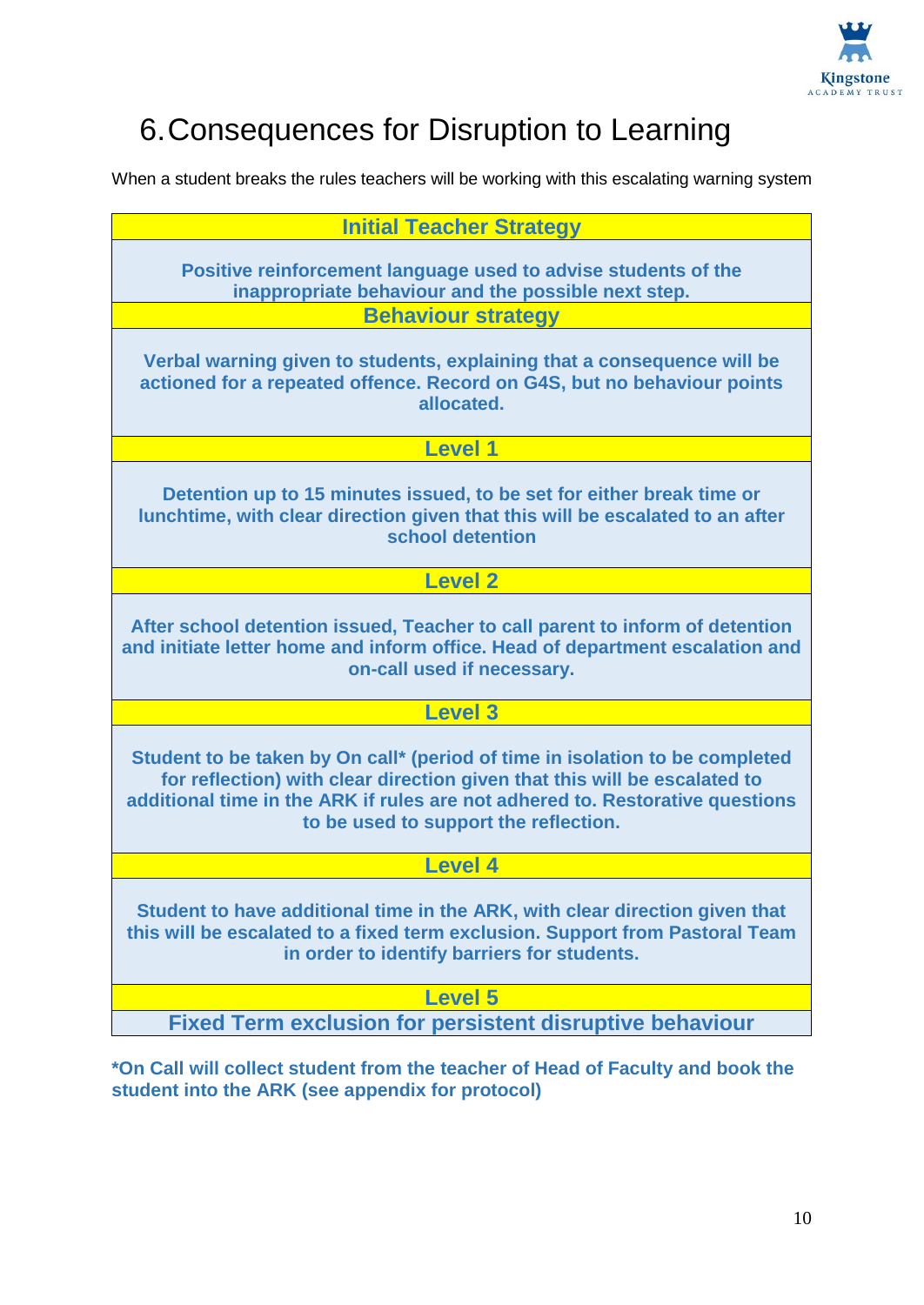

### 7.ARK Procedure

The isolation room is located on the ground floor of the main building. It is available to be open from 09:00 to 16:20.

#### **The students will either:**

Arrive at the ARK at 09.00 and leave at 16:20 as it has been prearranged or:

Be taken there by the On Call staff at Level 5, the log completed, parents and Head of Year to be informed.

#### **Students need to:**

- Complete an ARK contract
- Hand in all mobile devices
- Bring their own food and drink (except FSM). If food is needed, this needs to be booked with the On Call during period 1.
- Each student in the ARK will be told the rules and what is expected from them.
- Monitor and log students' behaviour on their individual lesson details.
- Mid-morning, Students have a 10-minute break, this is extended to 15 minutes if pupils have behaved and worked appropriately.
- Students are only allowed to eat and drink in their breaks when it has been agreed with the member of the staff supervising.
- Lunchtime is at 12:45-13:15 and if behaviour has been excellent students, may have it extended to 13:25
- The students are responsible for cleaning their desks. The desks need to be checked.

#### **STUDENTS ARE NOT ALLOWED TO TALK IN THE ARK UNLESS IT IS THEIR BREAK OR LUNCHTIME.**

#### **Staff need to ensure:**

- Students understand the standards expected in the ARK and the consequences for failing to uphold this standard.
- Ensure there is suitable work for the student to complete and return to class teacher.
- Complete the ARK log in the B and S folder and on Go 4 schools.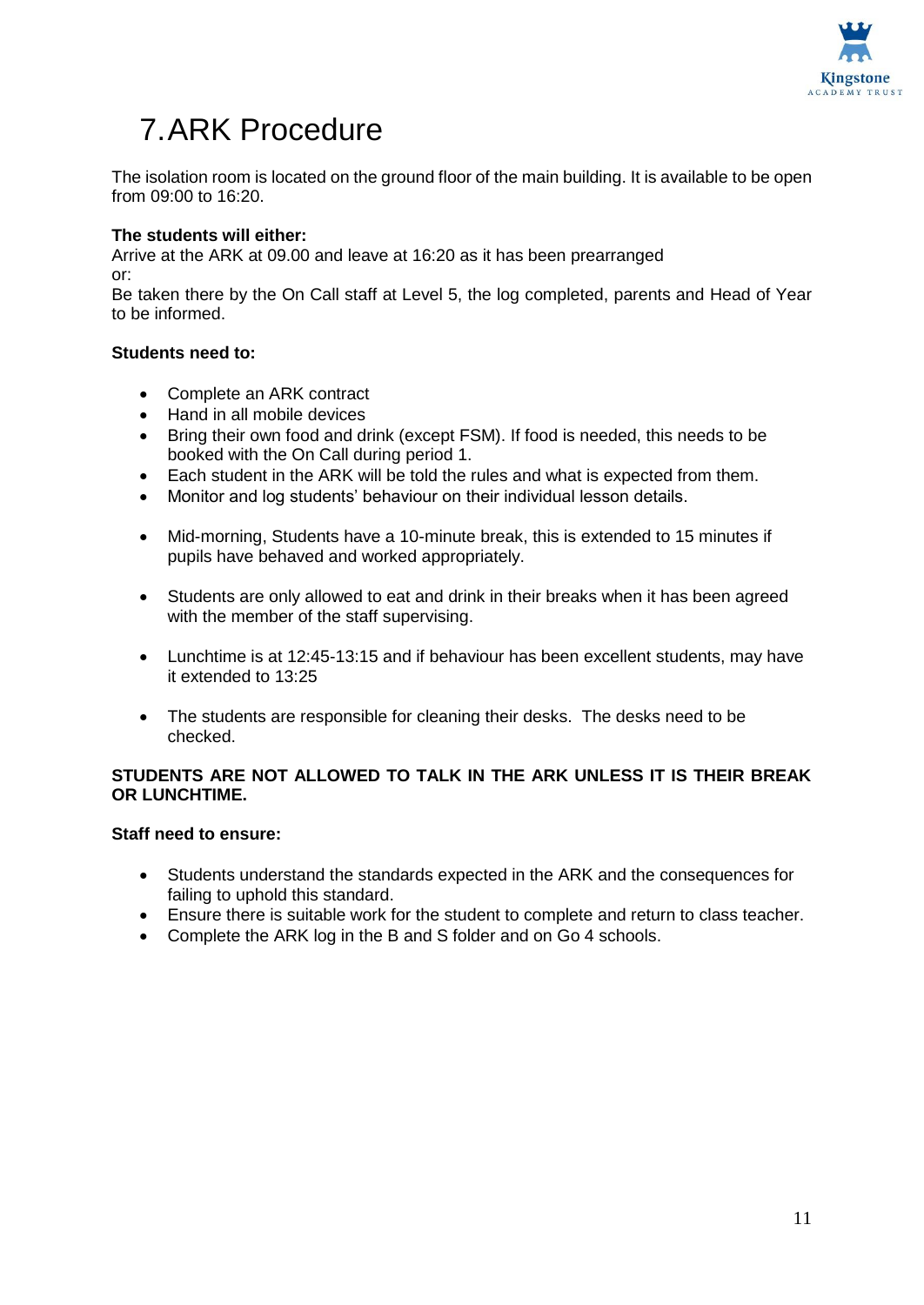

## 8.Escalation of Behaviour Choices

When a student fails to meet expectations, staff will be working with this warning system

| <b>Class / Form teacher - Initial behaviour Strategy</b>                                                                                                                                                                                                                                                   |                                                                                                                                          |                                                                                                                                                                                                                                                            |  |  |
|------------------------------------------------------------------------------------------------------------------------------------------------------------------------------------------------------------------------------------------------------------------------------------------------------------|------------------------------------------------------------------------------------------------------------------------------------------|------------------------------------------------------------------------------------------------------------------------------------------------------------------------------------------------------------------------------------------------------------|--|--|
| <b>Behaviour</b>                                                                                                                                                                                                                                                                                           | <b>Sanction</b>                                                                                                                          | <b>Notes</b>                                                                                                                                                                                                                                               |  |  |
| Talking/off task<br>$\bullet$<br>Distracting other students<br><b>Chewing Gum</b><br><b>Internet Misuse</b><br>*Use of Mobile Phone                                                                                                                                                                        | Positive reinforcement<br>used to advise and<br>support students in<br>changing their behaviour<br>choices                               | Seating plans and<br>groupings<br>*Removal of mobile<br>phone and placed in<br>the office.                                                                                                                                                                 |  |  |
| Class / Form teacher - Behaviour strategy                                                                                                                                                                                                                                                                  |                                                                                                                                          |                                                                                                                                                                                                                                                            |  |  |
| <b>Behaviour</b>                                                                                                                                                                                                                                                                                           | <b>Sanction</b>                                                                                                                          | <b>Notes</b>                                                                                                                                                                                                                                               |  |  |
| Talking/off task<br>$\bullet$<br>Distracting other students<br><b>Chewing Gum</b><br><b>Internet Misuse</b><br>Eating food/Inappropriate use of<br>drink bottle                                                                                                                                            | Verbal warning given to<br>student. Behaviour<br>recorded on G4S but no<br>behaviour points<br>attached.                                 | Recorded on G4S<br>but no points<br>allocated                                                                                                                                                                                                              |  |  |
| LEVEL 1 Class / Form teacher (-1 point)                                                                                                                                                                                                                                                                    |                                                                                                                                          |                                                                                                                                                                                                                                                            |  |  |
| <b>Behaviour</b>                                                                                                                                                                                                                                                                                           | <b>Sanction</b>                                                                                                                          | <b>Notes</b>                                                                                                                                                                                                                                               |  |  |
| Talking/off task<br>Distracting other students<br><b>Rudeness</b><br><b>Chewing Gum</b><br><b>Internet Misuse</b><br>Eating food during lessons/<br>$\bullet$<br>inappropriately use of drink bottle<br>Lateness to Lesson<br>$\bullet$<br>No book/homework<br>Indirect use of foul or abusive<br>language | Up to 15 minute break or<br>lunchtime detention                                                                                          | Failure to amend<br>basic behaviour<br>expectations.<br>Ensure recorded on<br>G4S with -1 point.                                                                                                                                                           |  |  |
| LEVEL 2 Class Teacher and Head of Department (-2 points)                                                                                                                                                                                                                                                   |                                                                                                                                          |                                                                                                                                                                                                                                                            |  |  |
| <b>Behaviour</b>                                                                                                                                                                                                                                                                                           | <b>Sanction</b>                                                                                                                          | <b>Notes</b>                                                                                                                                                                                                                                               |  |  |
| Failure to follow instructions and<br>continued disruption to learning                                                                                                                                                                                                                                     | After school<br>$\bullet$<br>detention<br>Contact home<br>$\bullet$<br>On-Call used if<br>necessary<br>Meeting with parents<br>$\bullet$ | Subject report.<br>On-call available,<br>who will try and<br>resolve the situation<br>positively and return<br>the student to lesson<br>if appropriate<br>Complete removal<br>from the lesson will<br>result in an<br>automatic after<br>school detention. |  |  |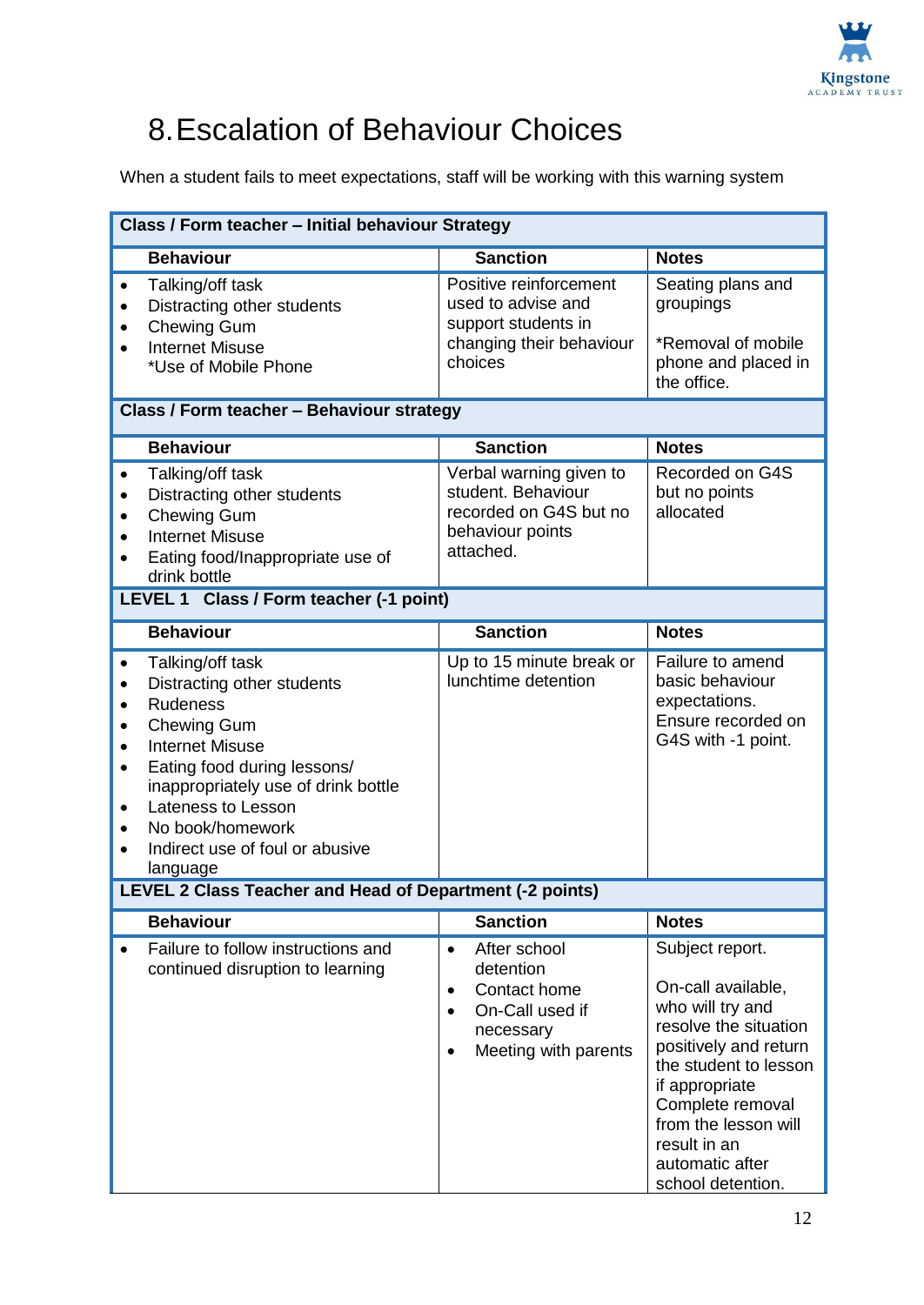

| LEVEL 3 Head of Department and Head of Year (-3 points)                                                                                                                                                                                                                                                                                                                                                                                     |                                                                                                                                   |                                                                                                                                                                                                                        |  |  |
|---------------------------------------------------------------------------------------------------------------------------------------------------------------------------------------------------------------------------------------------------------------------------------------------------------------------------------------------------------------------------------------------------------------------------------------------|-----------------------------------------------------------------------------------------------------------------------------------|------------------------------------------------------------------------------------------------------------------------------------------------------------------------------------------------------------------------|--|--|
| <b>Behaviour</b>                                                                                                                                                                                                                                                                                                                                                                                                                            | <b>Sanction</b>                                                                                                                   | <b>Notes</b>                                                                                                                                                                                                           |  |  |
| Failure to follow instructions and<br>continued disruption to learning<br>3 Level 2's in 1 week<br>LEVEL 4 Head of Year (-4 points)                                                                                                                                                                                                                                                                                                         | ARK - Period of time<br>$\bullet$<br>in Internal Isolation<br>Contact home<br>$\bullet$<br>Meeting with parents<br>$\bullet$      | Pastoral report<br>Restorative<br>conversation                                                                                                                                                                         |  |  |
| <b>Behaviour</b>                                                                                                                                                                                                                                                                                                                                                                                                                            | <b>Sanction</b>                                                                                                                   | <b>Notes</b>                                                                                                                                                                                                           |  |  |
| Failure to follow instructions and<br>continued disruption to learning<br>3 Level 3's in 1 week<br>$\bullet$<br>Smoking including possession of<br>$\bullet$<br>material<br>Graffiti<br>$\bullet$<br>Threatening behaviour towards a<br>member of staff<br>Racism/discrimination/Hate crime<br><b>Bullying</b><br>٠<br>Verbal abuse<br>Fighting<br>Not responding to uniform warnings<br>(hair, clothes, eyebrows, jewellery,<br>piercings) | Contact home<br>$\bullet$<br>ARK - Internal<br>$\bullet$<br><b>Isolation for whole</b><br>day                                     | Restorative<br>conversation<br>MyConcern log<br>completed & BRASH<br>form when<br>necessary by<br>relevant member of<br>staff                                                                                          |  |  |
| Internet misuse<br>*Misuse of school/public transport                                                                                                                                                                                                                                                                                                                                                                                       |                                                                                                                                   | *Warning letter<br>followed by Bus ban                                                                                                                                                                                 |  |  |
| LEVEL 5 Head of Year and Senior Leadership Team (-5 points)                                                                                                                                                                                                                                                                                                                                                                                 |                                                                                                                                   |                                                                                                                                                                                                                        |  |  |
| <b>Behaviour</b>                                                                                                                                                                                                                                                                                                                                                                                                                            | <b>Sanction</b>                                                                                                                   | <b>Notes</b>                                                                                                                                                                                                           |  |  |
| <b>Theft</b><br>Alcohol<br>Illegal substances<br>Graffiti<br>Racism/Discrimination/Hate<br>crime<br><b>Bullying</b><br>Verbal abuse<br>Threatening behaviour towards<br>staff<br>Fighting<br>٠<br>Knives/offensive weapons<br>Internet misuse<br>Foul<br>and<br>abusive<br>language<br>(direct/extreme)<br>Misuse of school/public transport                                                                                                | ARK - Internal<br>Isolation<br>Fixed term<br>exclusion<br>Contact home<br>$\bullet$<br>Re-admittance<br>$\bullet$<br>with parents | Police contact<br>Re-admittance<br>meeting to follow the<br>same format of<br>restorative<br>conversation<br>MyConcern log<br>completed & BRASH<br>form when<br>necessary by<br>relevant member of<br>staff<br>Bus ban |  |  |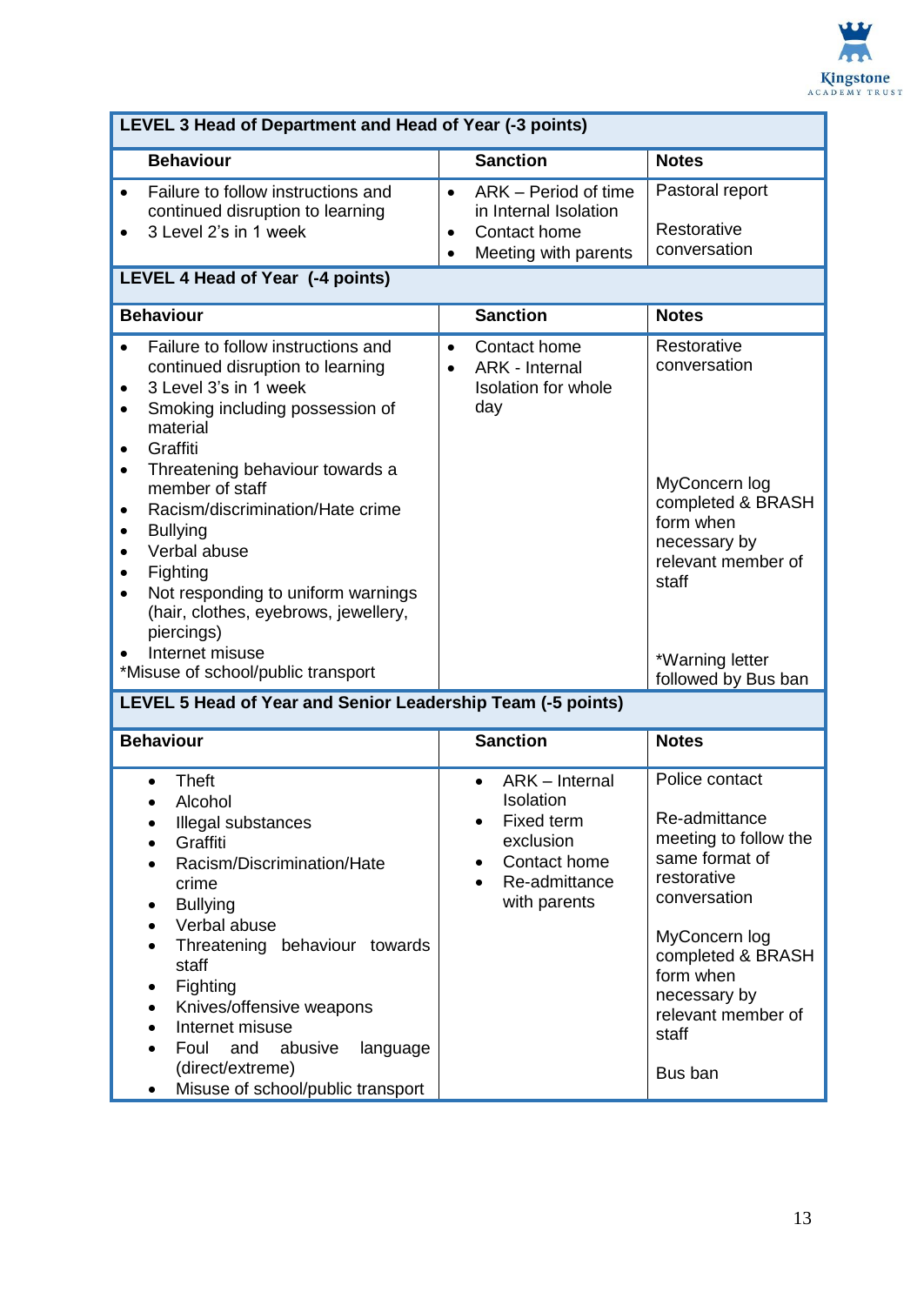

#### **Escalation of Infringements of the uniform**

Level 1- Tutor to remove or arrange removal Level 2- Tutor to contact home Level 3 – ARK (Student will remain daily in the ARK until uniform code is correct)

#### **Detentions**

Where appropriate, detentions are used to reinforce the expected levels of behaviour and conduct at Kingstone Academy. Detentions should be used to try to repair and rebuild any break down in relationships. Where this is not possible and continued poor behaviour choices are happening, attempts should be made to do this at a time suitable to all parties. Restorative approaches should be used with the following questions leading the conversation:

- What happened?
- Who has been affected and how?
- How can we put things right?
- What have we learnt so as to make different choices next time?

In school, detentions can be set during either break or lunchtime and should last no longer than 15 minutes.

After school detentions will be set for a Wednesday, unless agreed otherwise by all parties, from 15:20pm-16:20pm. The parents/carers must be notified by letter and followed up with a phone call or email. The detention is logged with the office staff and students register for the detention in the main hall. Students should then be collected by the Head of department to complete the detention in that area. Restorative conversation should again happen in order to build positive relationships.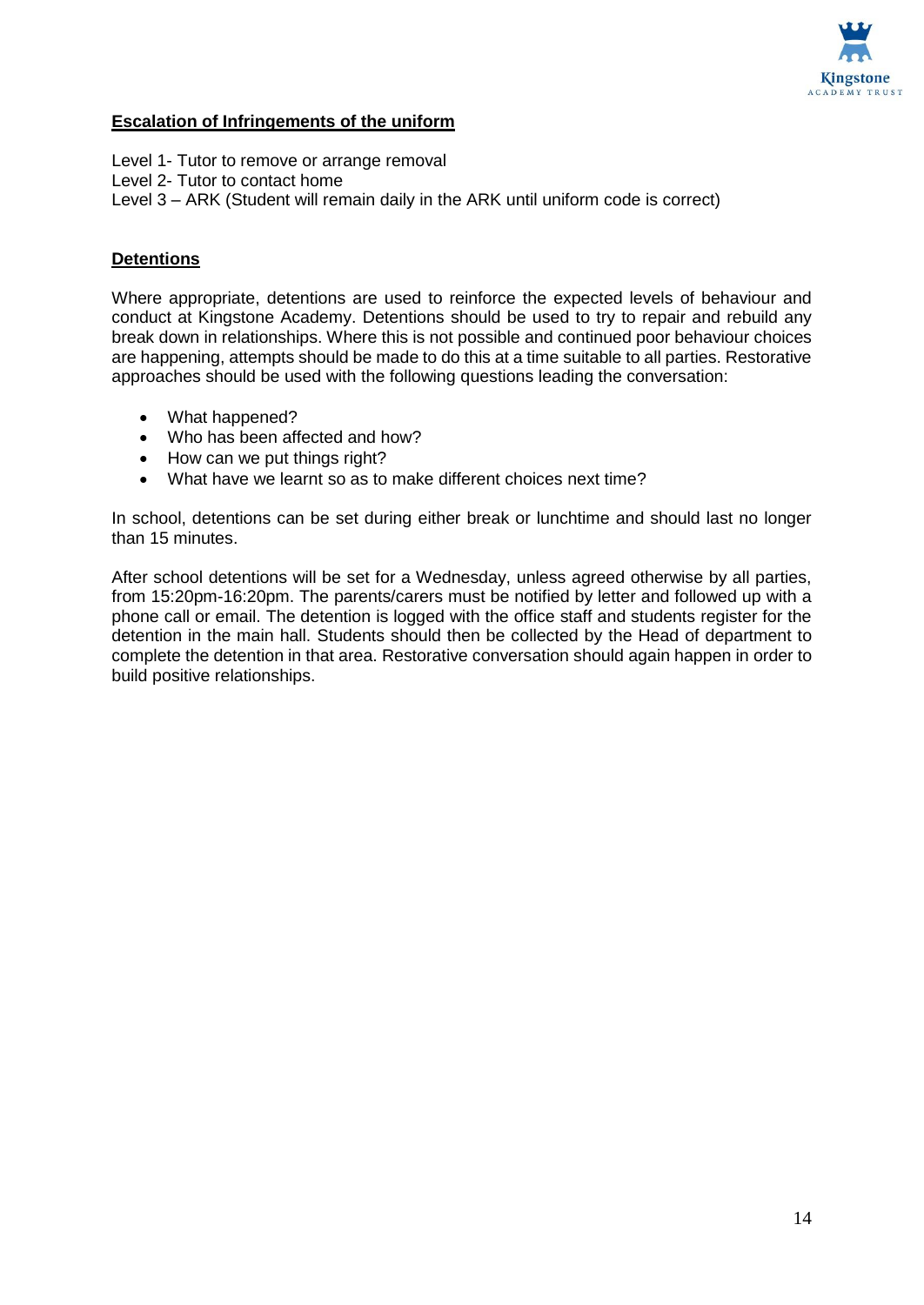

### 9.The Role of Parents and Carers in Promoting Positive Behaviour

Parents / carers play a vital role in the promotion of positive behaviour by:

- Ensuring your child attends school every day and arrives on time for registration
- Acknowledging the school's positive behaviour policy and supporting your child's self-discipline by encouraging good behaviour
- Encouraging your child to develop and sustain positive relations with their peers
- Setting high and realistic academic expectations for your child
- Talking to your child about what they are learning; how they are revising and how they can improve
- Monitoring and checking your child's homework on Go4Schools
- Communicating with the school when there are concerns.

Parents play a vital role in promoting positive behaviour and it is important that the school and parents work in tandem to address inappropriate behaviour or academic underperformance.

We recognise that this partnership is crucial in supporting the child and preventing a deterioration of behaviour, which could ultimately impede the progress of the pupil. Early detection of potential problems enables speedy and more effective remedies. The importance of the school/parent partnership cannot be over-stressed. It is through an effective partnership that we can ensure that young people are given the necessary support to facilitate their academic, personal and social development.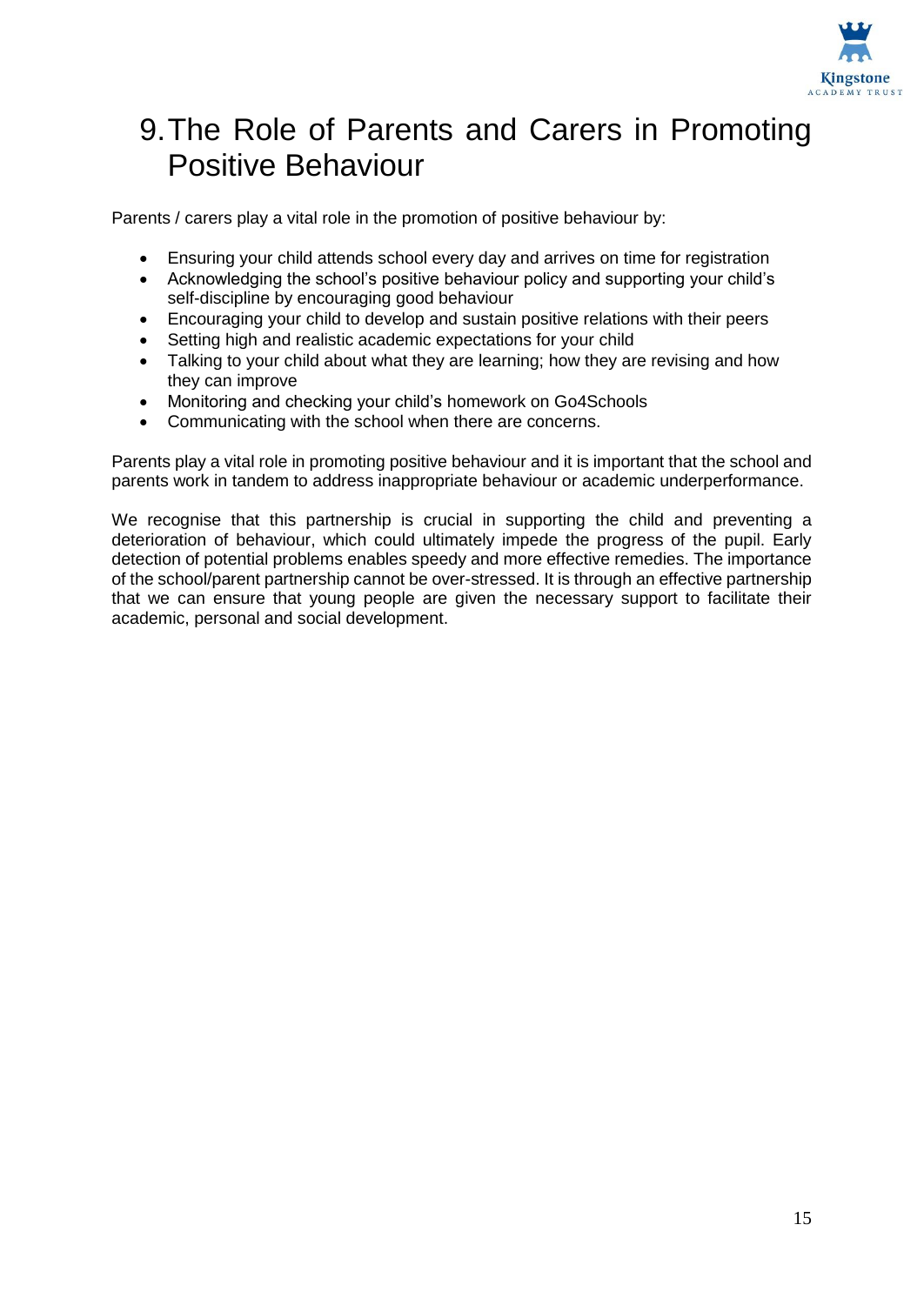

## 10. Achievement Points

Achievement points are awarded to students for positive behaviour, effort and achievement both inside and outside the classroom.

|                               | Year 7  |                                       |
|-------------------------------|---------|---------------------------------------|
|                               | Year 8  |                                       |
| <b>BRONZE</b>                 | Year 9  |                                       |
|                               | Year 10 |                                       |
| $(100$ Points)                | Year 11 |                                       |
|                               |         |                                       |
|                               | Year 7  |                                       |
|                               | Year 8  |                                       |
| <b>SILVER</b>                 | Year 9  |                                       |
| $(250$ Points)                | Year 10 |                                       |
|                               | Year 11 | <b>TBC Student Council selections</b> |
|                               | Year 7  | Will update once achieved.            |
|                               | Year 8  |                                       |
| <b>GOLD</b><br>$(500$ Points) | Year 9  |                                       |
|                               | Year 10 |                                       |
|                               | Year 11 |                                       |
|                               | Year 7  |                                       |
| <b>PLATINUM</b>               | Year 8  |                                       |
| (750 Points)                  | Year 9  |                                       |
|                               | Year 10 |                                       |
|                               | Year 11 |                                       |

### **Whole School Achievement Point Descriptors:**

#### **School Points**

| Points |                                             |
|--------|---------------------------------------------|
|        | 100% attendance per term                    |
|        | Representing the school                     |
| 5      | Exceeding target grade                      |
|        | 95% attendance                              |
|        | Participation in intra-school events (house |
|        | competitions)                               |
| 3      | Positive attitude to learning               |
|        | Attending extracurricular activity          |
|        | Achieving target grade                      |
|        | Values in action                            |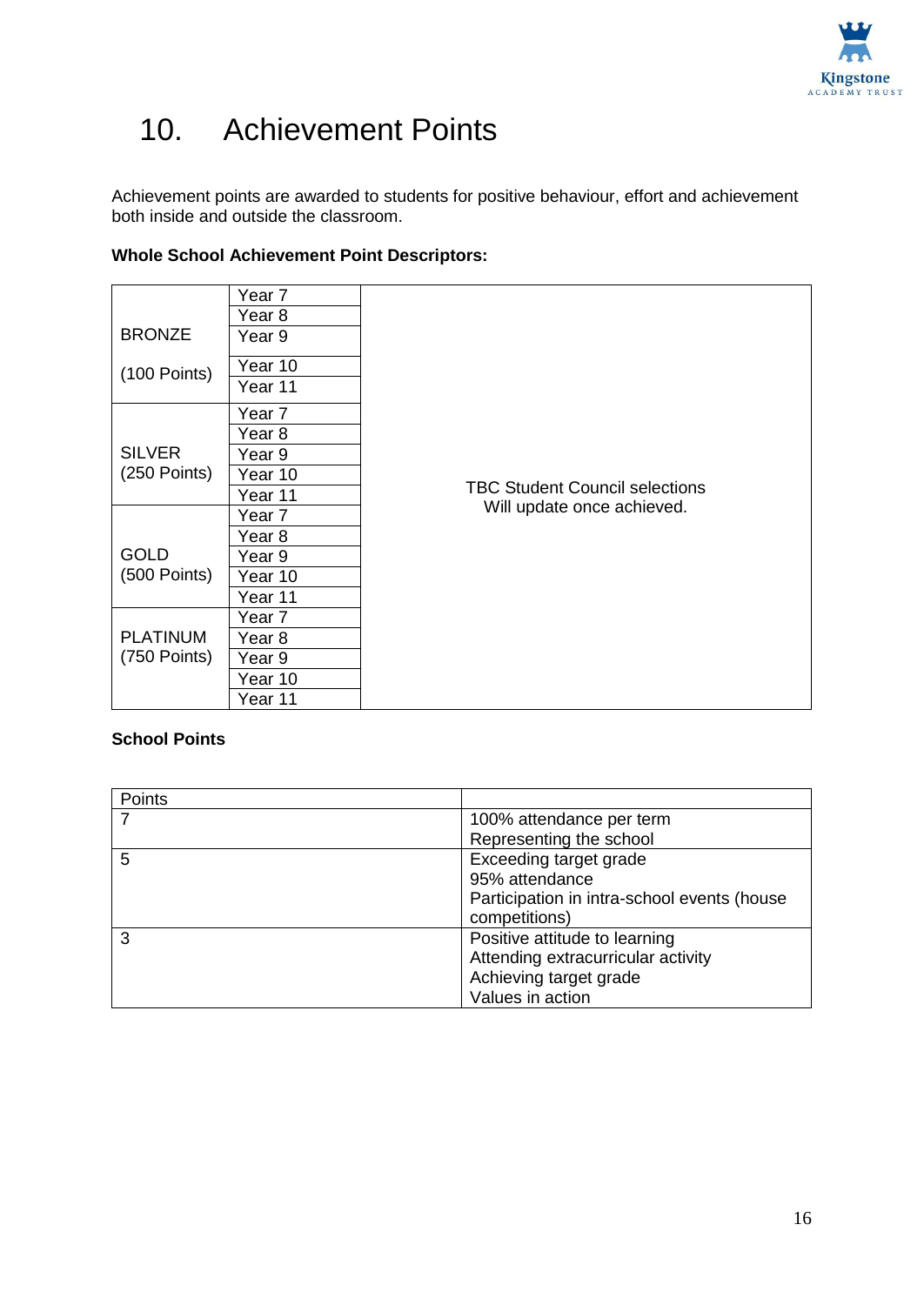

## 11. Behaviour Reports

Pupils can be placed on report to track their behaviour. Dependant on their behaviour points they can be on report to either their Form Tutor, Head of Year or a member of SLT. Pupils can also be supported with the use of Individual Behaviour Plans which will be set with parental involvement and reviewed every two/three weeks.

### **Form Tutor Report – Level 1**

- Discussion with parents to initiate report and agree targets
- Student added onto Go4Schools under the Form Report heading to note the time of set up and notes.
- Students on report will be highlighted on the school register system for staff to be aware.
- If behaviour is unacceptable, Go4Schools to be updated and Behaviour system procedures followed.
- Meeting set at end of two weeks to review report, to decide if next steps (off report or report extended for a further two weeks)

#### **Pastoral Report - Level 2**

- Meeting with parents, Form Tutor and Heads of Year at the end of the 4-week Form Report cycle to commence Pastoral Report. Report log issued and placed into planner.
- If behaviour is unacceptable, Go4Schools to be updated and Behaviour system procedures followed.
- Student to meet with Heads of Year and communication with parents daily on behaviour.
- Meeting set at end of two weeks to review report, to decide next steps (off report or report extended for a further two weeks)

### **PSP – Level 3**

- Meeting with parents at the end of the 4-week Pastoral report cycle with Head of Year. PSP set up and Local authority informed. Report log issued.
- If behaviour is unacceptable, Go4Schools to be updated and Behaviour system procedures followed.
- Student will have set targets to work toward to avoid fixed term exclusions.
- Alternative provisions to be discussed e.g. The Aconbury, The Cartshed
- Use of specialised interventions e.g. The Behaviour team

The School will regularly review the support available to those individual students identified as being at risk of disaffection or exclusion.

#### **This will include:**

- Mentoring the School employs Pastoral leaders who can work on a 1-2-1 basis with individual students or work with small groups.
- Access to alternative curriculum Functional skills, ASDAN
- Teaching strategies Head of Teaching and Learning and SENDCO will devise strategies for staff in order to make reasonable adjustments for students should their behaviour be the result of a Learning Difficulty, Disability or Medical Condition.
- Planned "Time Out" Students who experience difficulty with impulsive behaviour can be offered a Time Out card where they will leave the lesson for a short period of time and visit a designated space in ELSA.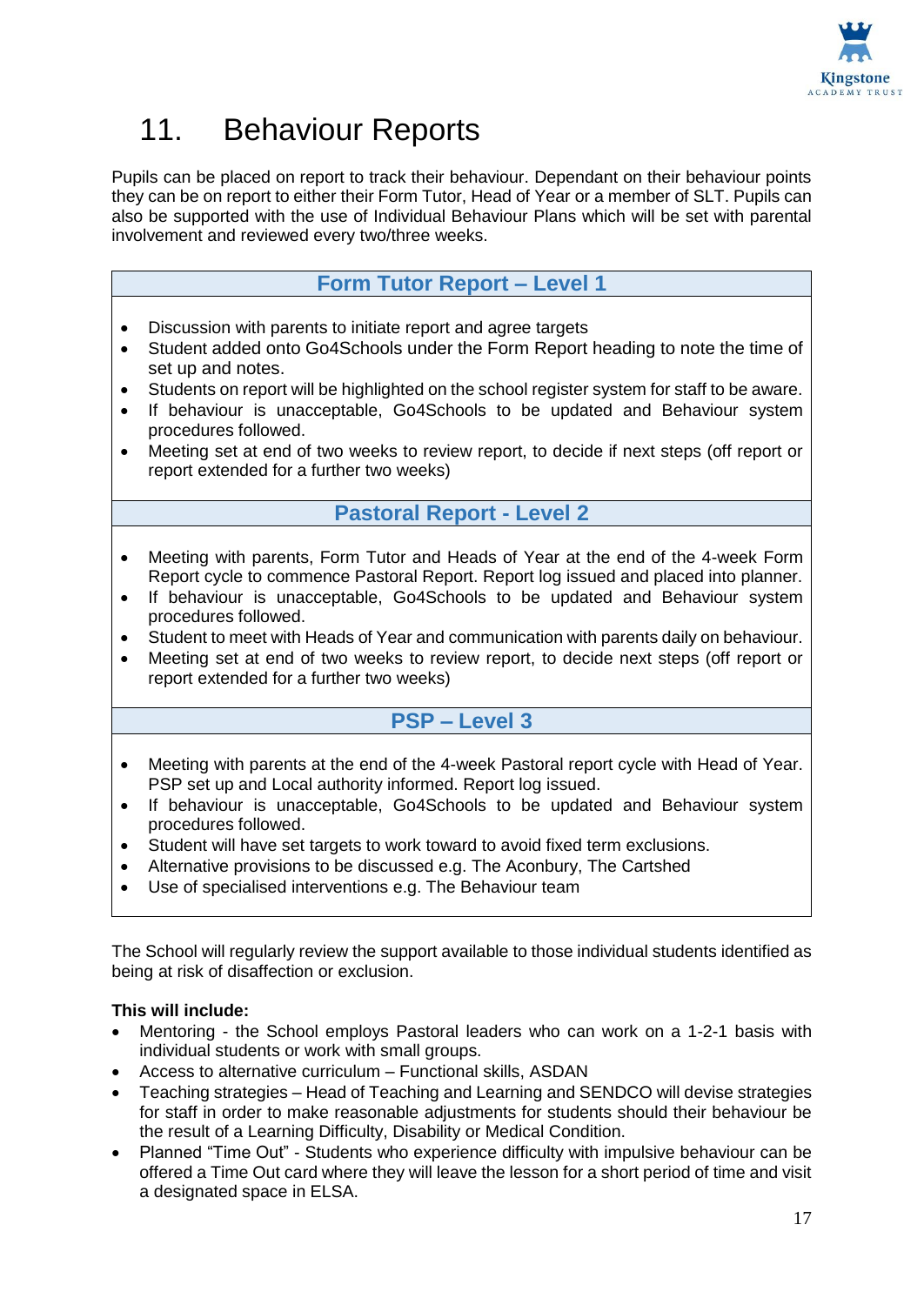

- Behaviour Report- is used for those students who struggle with their behaviour. It will identify targets for the student to improve and outline the strategies and support that is being provided for them.
- Pastoral Support Programme (PSP) The aim of a PSP is to promote social inclusion and help to reduce the need for permanent exclusion. The PSP procedure and process is designed to support those students for whom the normal school based strategies have not been effective. A PSP is a structured intervention for students at risk of disaffection or permanent exclusion. The PSP must involve the student in the shared challenge of improving their behaviour and/or social skills.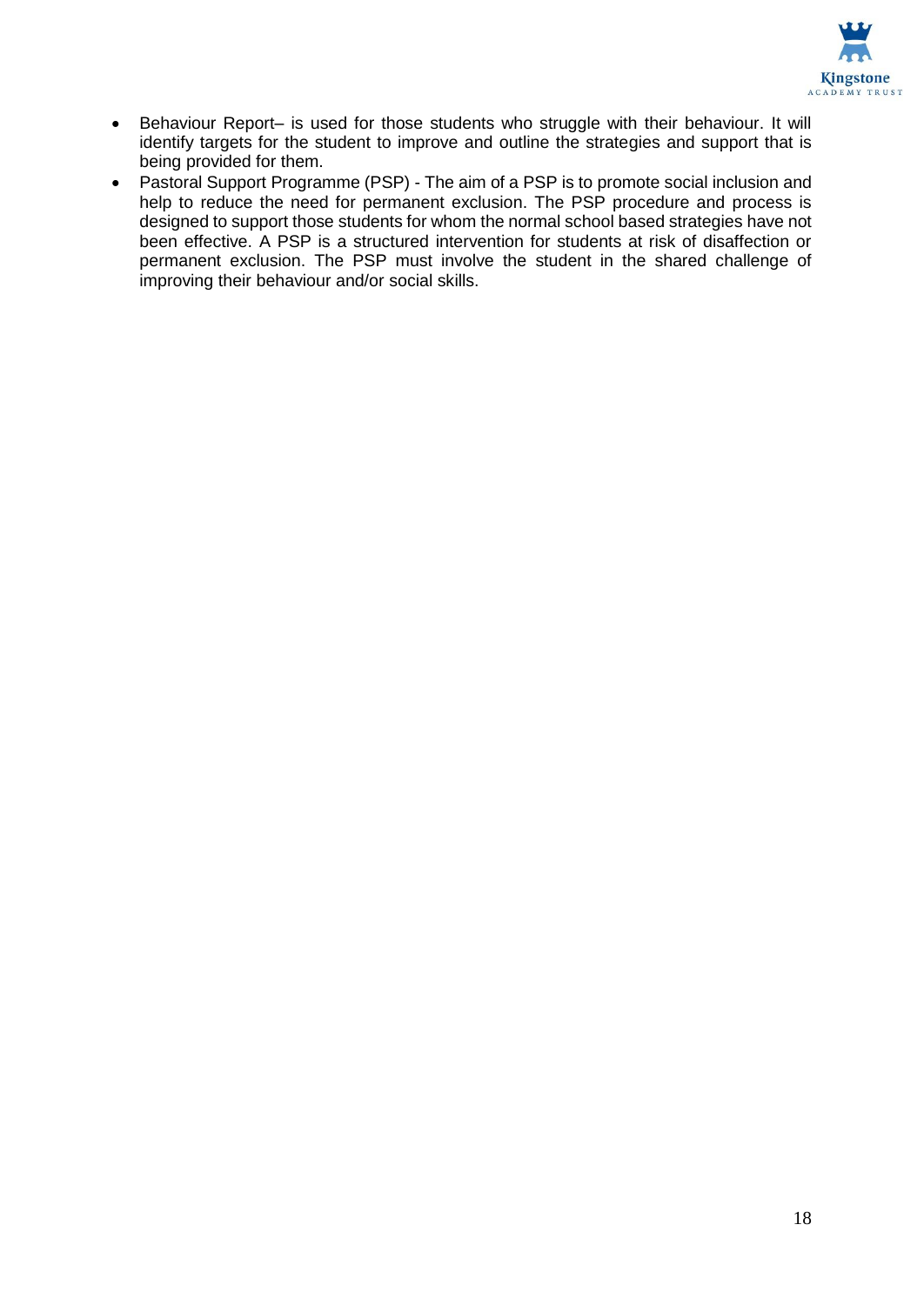

## 12. Fixed term and Permanent Exclusions

Formal exclusions are the most severe sanctions available to the school. Their procedures are strict and governed by law. All formal exclusions involve the Executive Headteacher, Trustees and LA. Only the Executive Headteacher, or the Head of Secondary in his absence, can exclude a student.

A decision to exclude a student should be taken only:

In response to serious breaches of the school's Behaviour Policy, and if allowing the student to remain in school will seriously harm the education or welfare of the student, or others in the school.

There will, however, be exceptional circumstances where, in the Executive Headteacher's judgment, it is appropriate to exclude permanently a student for a first or "one off" offence. Exclusions are a last resort and are never considered until all other options have been exhausted. For example:

- Serious actual or threatened violence against another student or member of staff
- Sexual abuse or assault
- Possession of and/or supplying an illegal drug
- Carrying an offensive weapon
- Persistent and defiant misbehaviour including bullying (which includes racist or homophobic bullying).

Requests for exclusions will not be considered without full details of the incident(s) written up on Incident Reports Forms accompanied by relevant Student Statement sheets.

Prior to the decision being made, investigation of the incident needs to take place; this should be by the Deputy Headteacher or Heads of Year.

If satisfied that, on the balance of probabilities, the pupil did what he or she is alleged to have done, this will be discussed with the Senior Leadership member with responsibility for Behaviour and the Executive Headteacher and they may exclude the pupil.

Kingstone High School will also consider whether or not to inform the police, where a criminal offence has taken place. They should also consider whether or not to inform other agencies, e.g. Social Workers.

When a student is excluded from school a risk assessment must be completed, and work is set for the period of time the student is out of school. This is collated by the Head of Year. It is imperative that all the teachers of the excluded student set appropriate work.

Each student who has been excluded will return to school closely monitored by the HOY / SLT. Each student returning from exclusion will have a reintegration meeting with either the Head of High School / Deputy Headteacher/SLT member with responsibility for behaviour. They will also be monitored for two weeks at the relevant report level.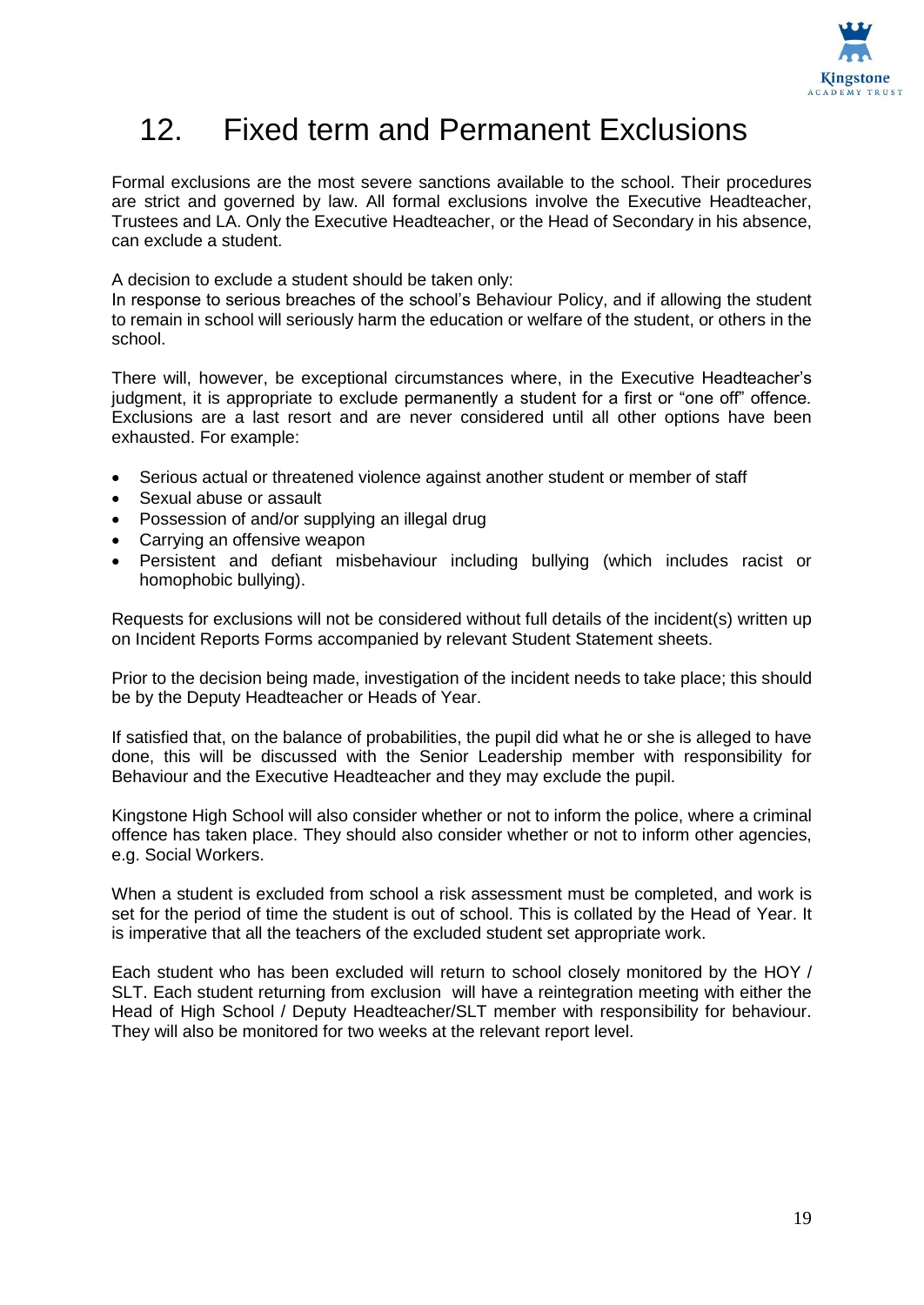

### **Appendix 1 Anti Bullying Policy**

*Kingstone Academy Trust sees the prevention of bullying as a whole school approach in which everyone is involved, including students. All known incidents of bullying will be acted upon. We are committed to working with parents to ensure that it is a happy place for everyone.*

### **1. Introduction and Context**

All agencies working with students have a legal duty to safeguard and promote welfare. This includes dealing with issues such as bullying. This may also include bullying that takes place away from the school premises, such as travelling to and from school.

We are committed to providing a caring, friendly and safe environment for all students so they can learn in a relaxed and secure atmosphere. Bullying of any kind is unacceptable. If bullying does occur, students should be able to tell someone and know that incidents will be dealt with promptly and effectively. Anyone who knows that bullying is happening is expected to tell a member of staff.

Bullying is one of the things that prevents young people from being healthy, feeling safe, enjoying and achieving, making a positive contribution and achieving economic well-being (Every Student Matters). It can have a negative effect on all parts of a student and young person's life.

#### **2. Definition**

Bullying is the systematic and intentional abuse of one person or group of people over another in order to cause harm, physically, emotionally or psychologically. It is generally agreed that a single incident of verbal or physical aggression is not necessarily considered to be bullying, but rather it is the persistent victimisation over a period of time. It includes all methods of harm, threats and intimidation, including using email, texting and social networking sites. It is difficult for the individual being bullied to defend themselves.

Bullying may be:

- **Physical** including hitting, kicking, hair pulling, pushing, taking people's belongings, throwing things and being forced to do something. These are the most obvious kinds of bullying.
- **Verbal or written** such as name calling, taunting, including racist remarks, or making threats.
- **Cyber bullying** sending abusive text messages, pictures, or e-mails, being abusive on Facebook, or within MSN and other similar chat rooms.
- **Indirect** spreading stories, not talking, being left out of things others are deliberately avoiding someone or not sitting by them.

Bullying in any form results in students feeling hurt and upset, bewildered and/or frightened. Students who are being bullied feel powerless to stop it happening. It is essential that it is NEVER ignored.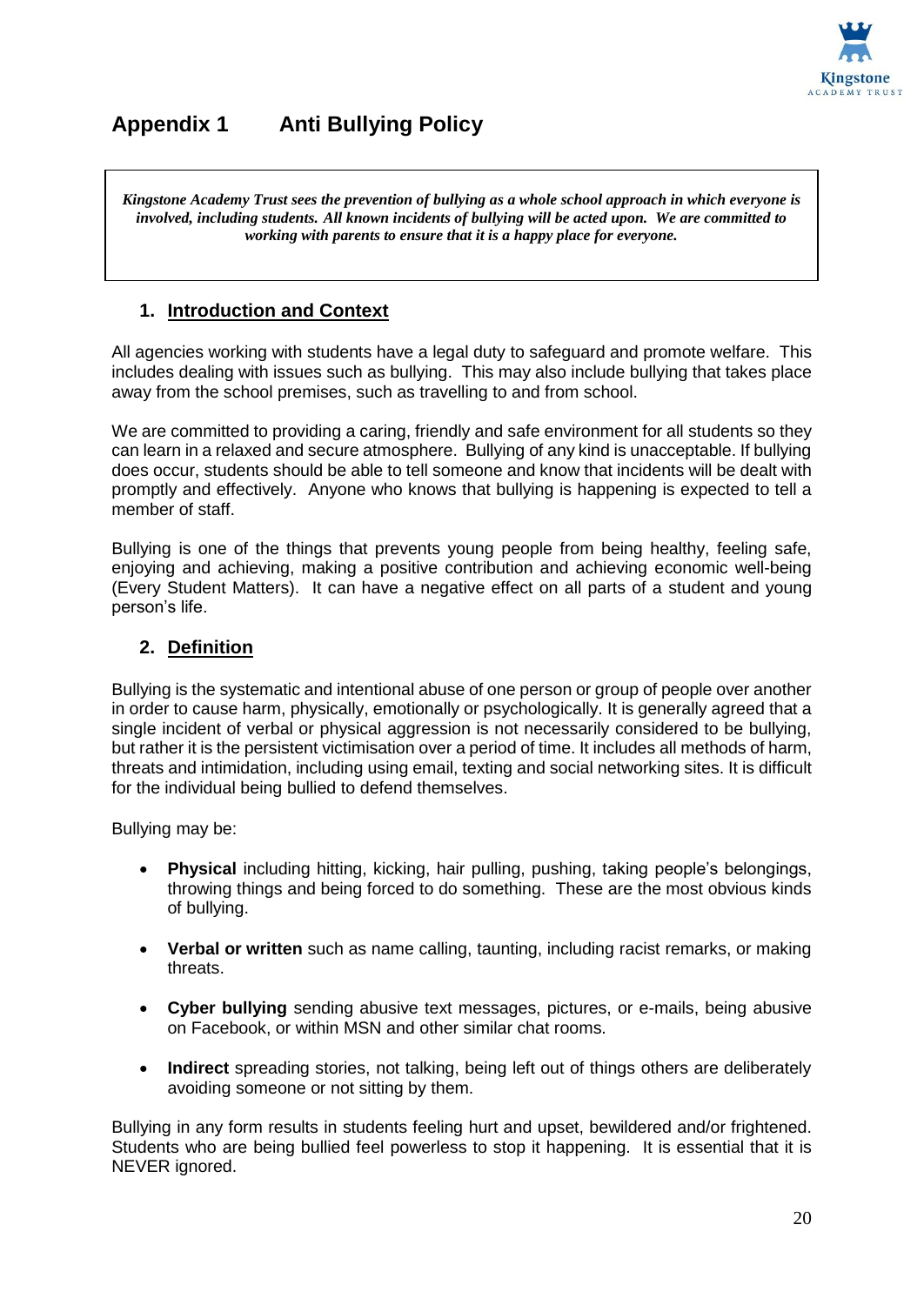

#### **What does not count as bullying?**

The "normal" friendship difficulties that students have, may not in themselves involve bullying, though may lead to bullying behaviour.

#### **3. Aims**

The main purposes of this policy are:

- a) to build on existing good practice in preventing and responding to bullying;
- b) to inform parents and students that the school takes bullying seriously;
- c) to ensure that all staff are equipped with the skills and knowledge to address bullying effectively. Where students are bullied:
	- i. They may be unhappy about coming to school and their lives are made miserable. Over a period of time this will affect their self-esteem and well being.
	- ii. The unhappiness of bullied students is likely to have an adverse effect on their education achievement.
- d) to support students being bullied, and in the behaviour management of students bullying.

Together with the school's Value Statement, Behaviour for Learning Policy, Equality Objectives, Safeguarding Policy, the Anti-Bullying policy makes the school's values explicit to all concerned.

If students observe bullying behaviour going unchallenged, other students may learn that bullying is a quick and effective way of getting what they want. The victims of bullying may see the school's inaction as condoning unacceptable behaviour.

#### **3.1 Preventing Bullying**

All students are taught to understand what bullying is and to identify the specific behaviours that constitute bullying. There are regular opportunities within the planned curriculum to communicate to students the importance of all members of our school community having care and concern for each other, and the reasons for having a policy on bullying.

All students are actively encouraged to tell a member of staff of any bullying incident. This is done by talking openly and regularly about general bullying issues and how it will be dealt with.

Sanctions will be applied and records kept in accordance with the behaviour management policy.

Following appropriate sanctions, the bully is helped to understand how their behaviour was wrong and how to avoid any repeat, including, if applicable, dealing with any underlying issues they need to deal with that may have contributed to their bullying behaviour.

Support for victims will be provided for as long as is required, involving other students as appropriate. They will have opportunities to talk to a trusted adult and will be offered individual